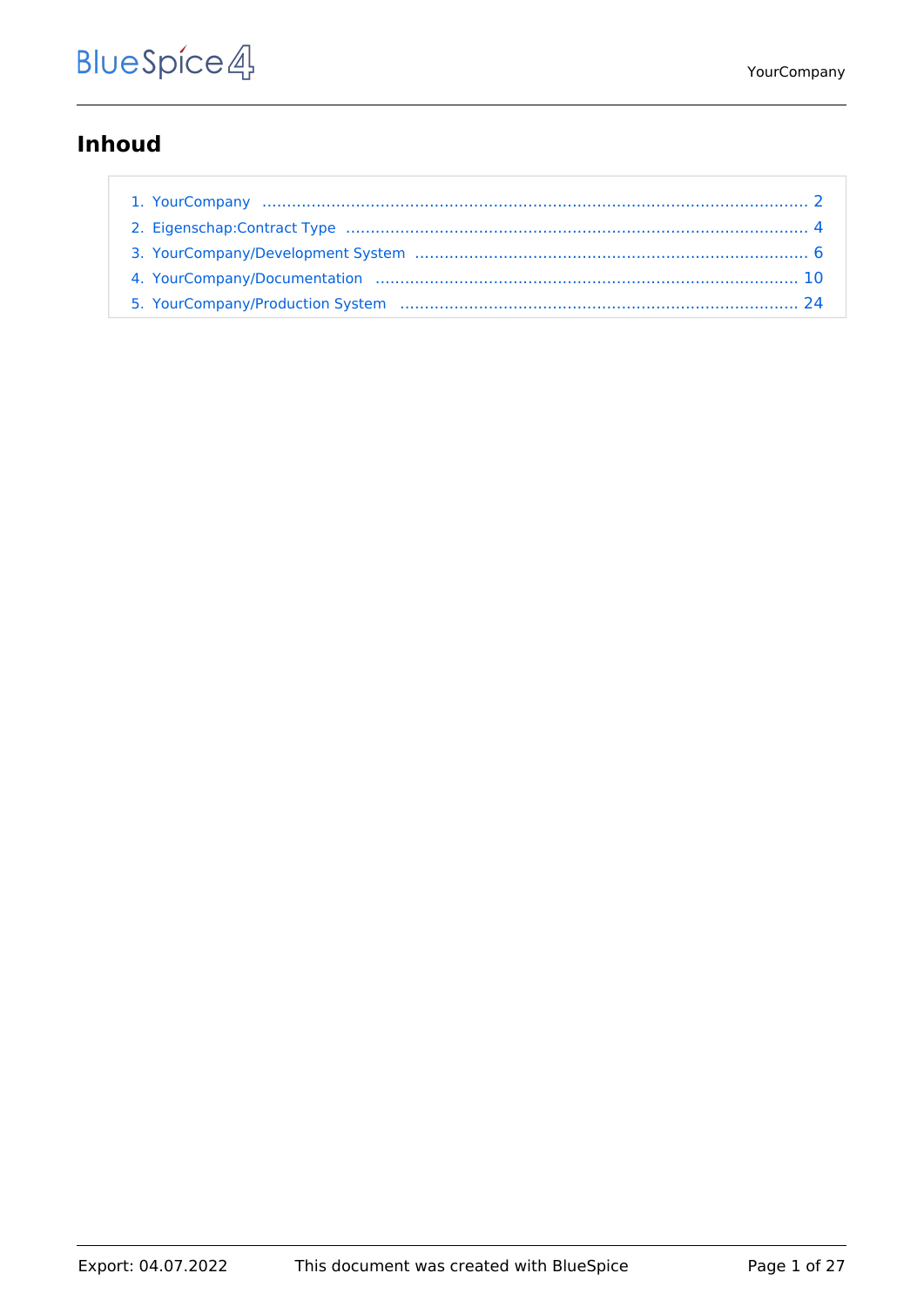# <span id="page-1-0"></span>**YourCompany**

| <b>Headquarters</b> Munich |         | <b>Contact since</b> | 2017 | Status           |            |
|----------------------------|---------|----------------------|------|------------------|------------|
| Partnership                | no      | <b>Account</b>       | Doe, | <b>Technical</b> | Schreiber, |
|                            | Partner | <b>Manager</b>       | lohn | <b>Contact</b>   | Horst      |

1. [YourCompany/Development System](#page-5-0) ([Contract Type](#page-3-0): Subscription) **Contracts** 2. [YourCompany/Documentation](#page-9-0) ([Contract Type:](#page-3-0) Subscription) 3. [YourCompany/Production System](#page-23-0) [\(Contract Type](#page-3-0): Subscription)

|                | 2022-07-04                                                                                                    | Maak ver                                                                |
|----------------|---------------------------------------------------------------------------------------------------------------|-------------------------------------------------------------------------|
|                | Recente verslagen:                                                                                            |                                                                         |
| <b>Minutes</b> | $\bullet$<br><b>Production System</b><br><b>Development System</b><br>$\bullet$<br>$\bullet$<br>Documentation |                                                                         |
|                | afwijken van de verwachting.                                                                                  | Het deel "]]" van de zoekopdracht is niet begrepen.De resultaten kunnen |

| 4 Technical notes for Maintenance and Support manufactured manufactured and Support manufactured and Support manufactured manufactured and Support manufactured and Support manufactured and Support manufactured and Support |  |
|-------------------------------------------------------------------------------------------------------------------------------------------------------------------------------------------------------------------------------|--|
|                                                                                                                                                                                                                               |  |
|                                                                                                                                                                                                                               |  |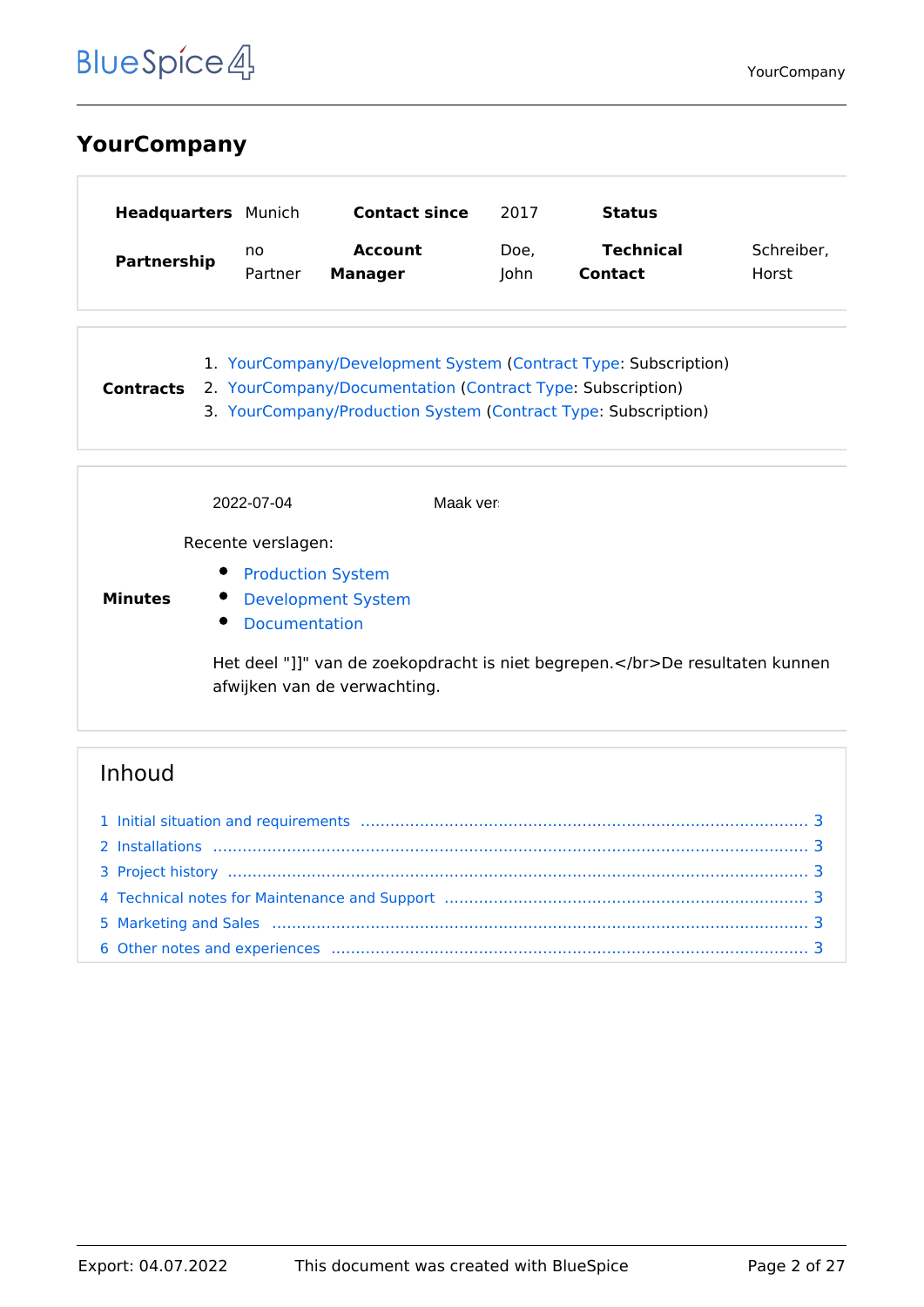# <span id="page-2-0"></span>Initial situation and requirements

YourCompany came to us in February 2017 to build a wiki system. MediaWiki was tested as an alternative and was not user-friendly enough. In addition, it lacked many functionalities of BlueSpice.

## <span id="page-2-1"></span>Installations

Create a new installation profile.

Project: [YourCompany/Development System](#page-5-0), Project: [YourCompany/Documentation,](#page-9-0) Project: [YourCompany/Production System](#page-23-0)

Link to the Hallo Welt! internal test system:

# <span id="page-2-2"></span>Project history

| Year | Milestone        | <b>Contact</b> |
|------|------------------|----------------|
| 2017 | Setup Wikisystem | Sarah Naumann  |

## <span id="page-2-3"></span>Technical notes for Maintenance and Support

- External Access: VPN
- Internal deployment notes: no special features
- Special processes (e.g, maintenance cycles, cooperation partners, handling of staging system ...): IT-Systemhaus is the main service provider

# <span id="page-2-4"></span>Marketing and Sales

- Special contractual arrangements (maintenance, framework contract): none
- Usable screenshots: none

## <span id="page-2-5"></span>Other notes and experiences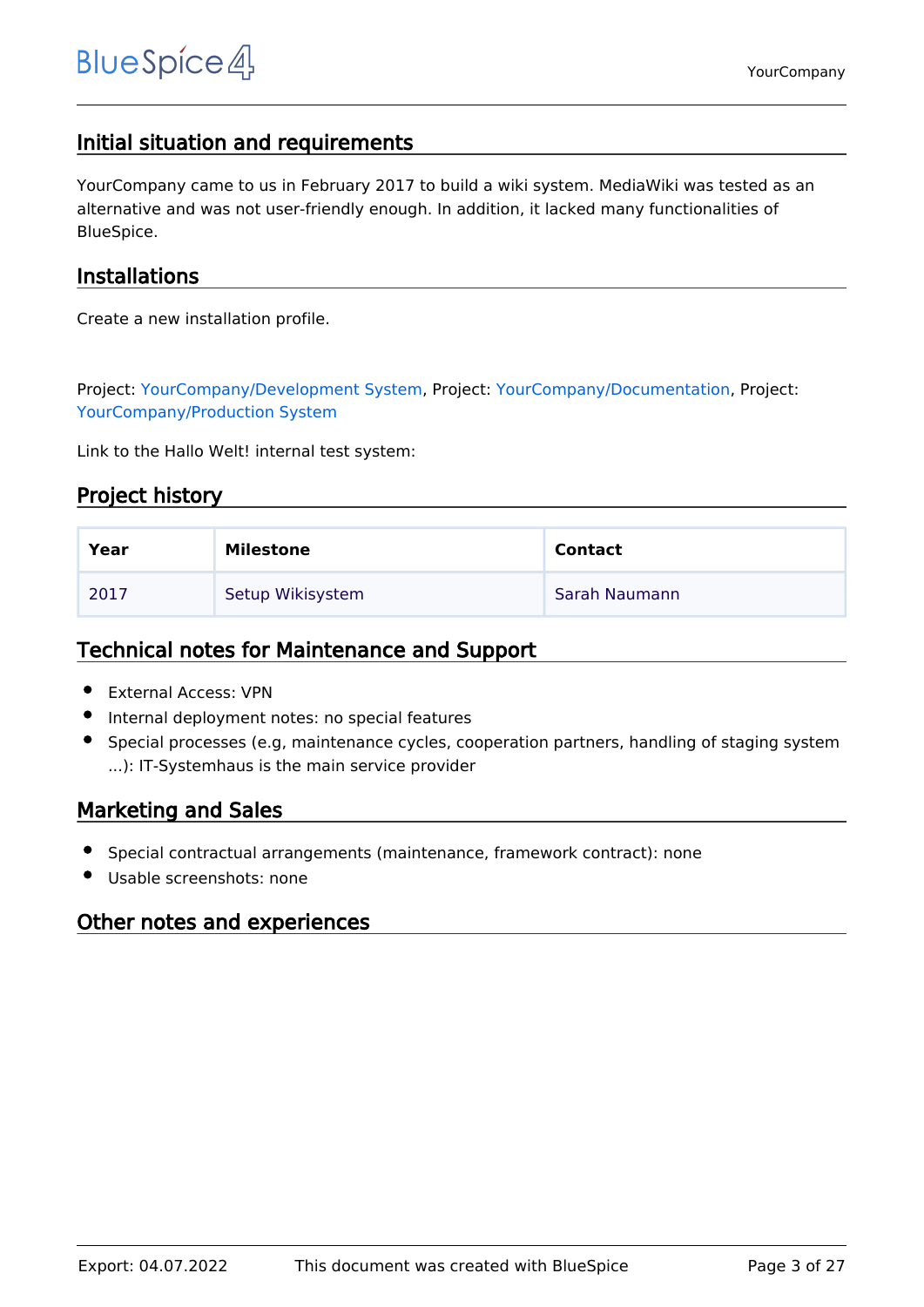# <span id="page-3-0"></span>**Eigenschap:Contract Type**

This is a property of data type [Text](https://nl.demo.bluespice.com/wiki/Speciaal:Typen/Tekst).

The possible values for this property are:

- Subscription
- Partner
- Individual
- No contract

Gebruik9Constraint schema [previous 20](https://nl.demo.bluespice.com)[2050100250500](#page-3-0)[next 20](https://nl.demo.bluespice.com)

Filter<p>The <a target=" blank" rel="nofollow noreferrer noopener" class="external text" href=" https://www.semantic-mediawiki.org/wiki/Help:Property\_page/Filter">search filter</a> allows the inclusion of <a target=" blank" rel="nofollow noreferrer noopener" class="external text" href=" https://www.semantic-mediawiki.org/wiki/Help:Query\_expressions">query expressions</a> such as <code>~</code> or <code>!</code>. The selected <a target="\_blank" rel="nofollow noreferrer noopener" class="external text" href="https://www.semantic-mediawiki.org/wiki /Query\_engine">query engine</a> might also support case insensitive matching or other short expressions like:</p><ul><li><code>in:</code> result should include the term, e.g. '<code>in: Foo</code>'</li></ul><ul><li><code>not:</code> result should to not include the term, e.g. '<code>not:Bar</code>'</li></ul>

```
Showing 9 pages using this property.
B
BlueSpice Demo NL +
+
I
IT Competency/Competency Wiki +
Subscription +M
MG Laser Consult/MGL +
Subscription  +
S
Skin and Bones Physio/Health Wiki +
Subscription  +
Skin and Bones Physio/Health Wiki Test System +
Subscription +Sound Waves LLC/Sound and Smoke Platform +
 +
Y
YourCompany/Development System +
Subscription +YourCompany/Documentation +
Subscription  +
YourCompany/Production System +
Subscription  +
```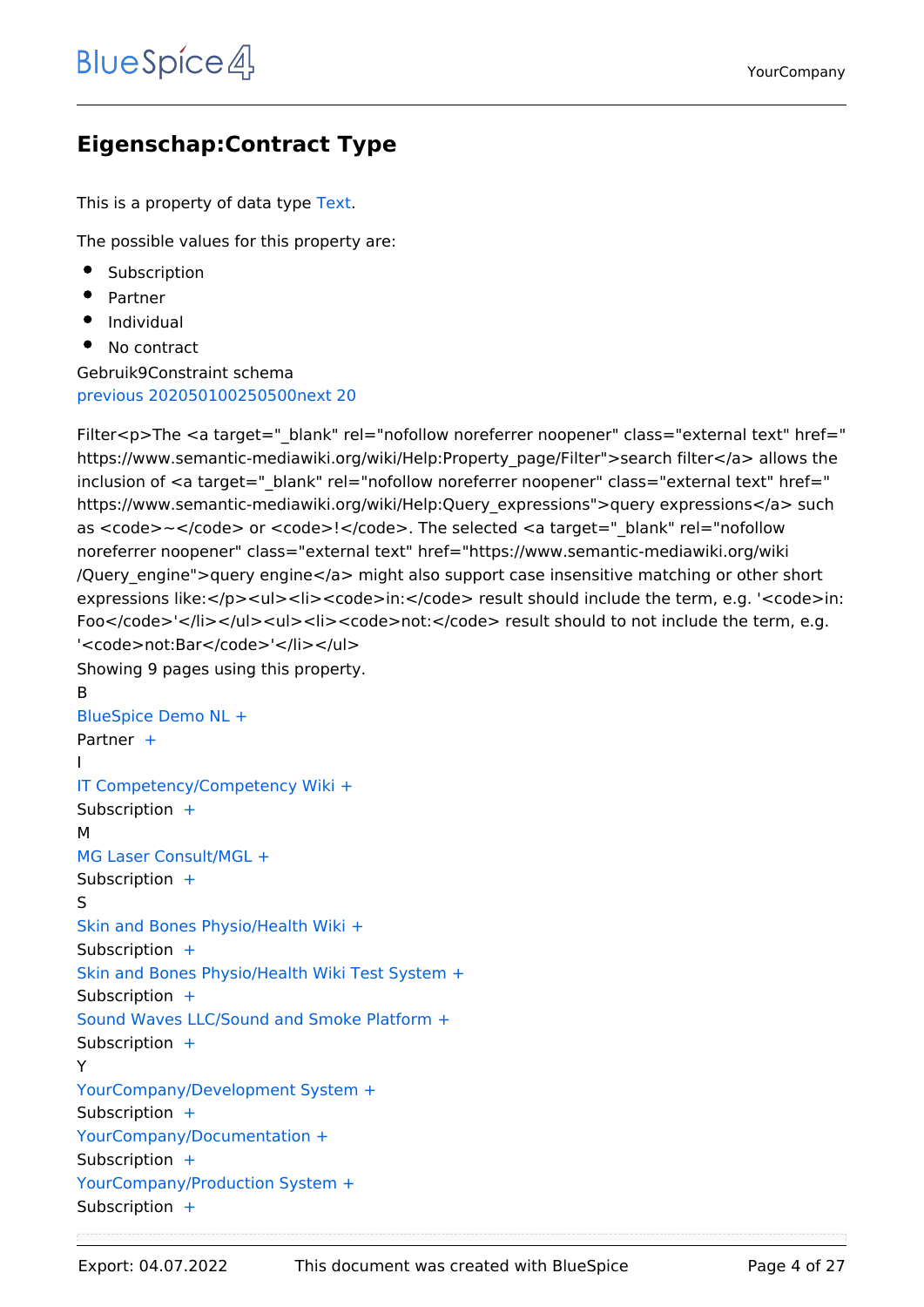The request is being processed and may take a moment. Voorbereiden ... { "type": "PROPERTY\_CONSTRAINT\_SCHEMA", "constraints": { "type\_constraint": "\_txt", "allowed\_values": [ "Subscription", "Partner", "Individual", "No contract" ] } }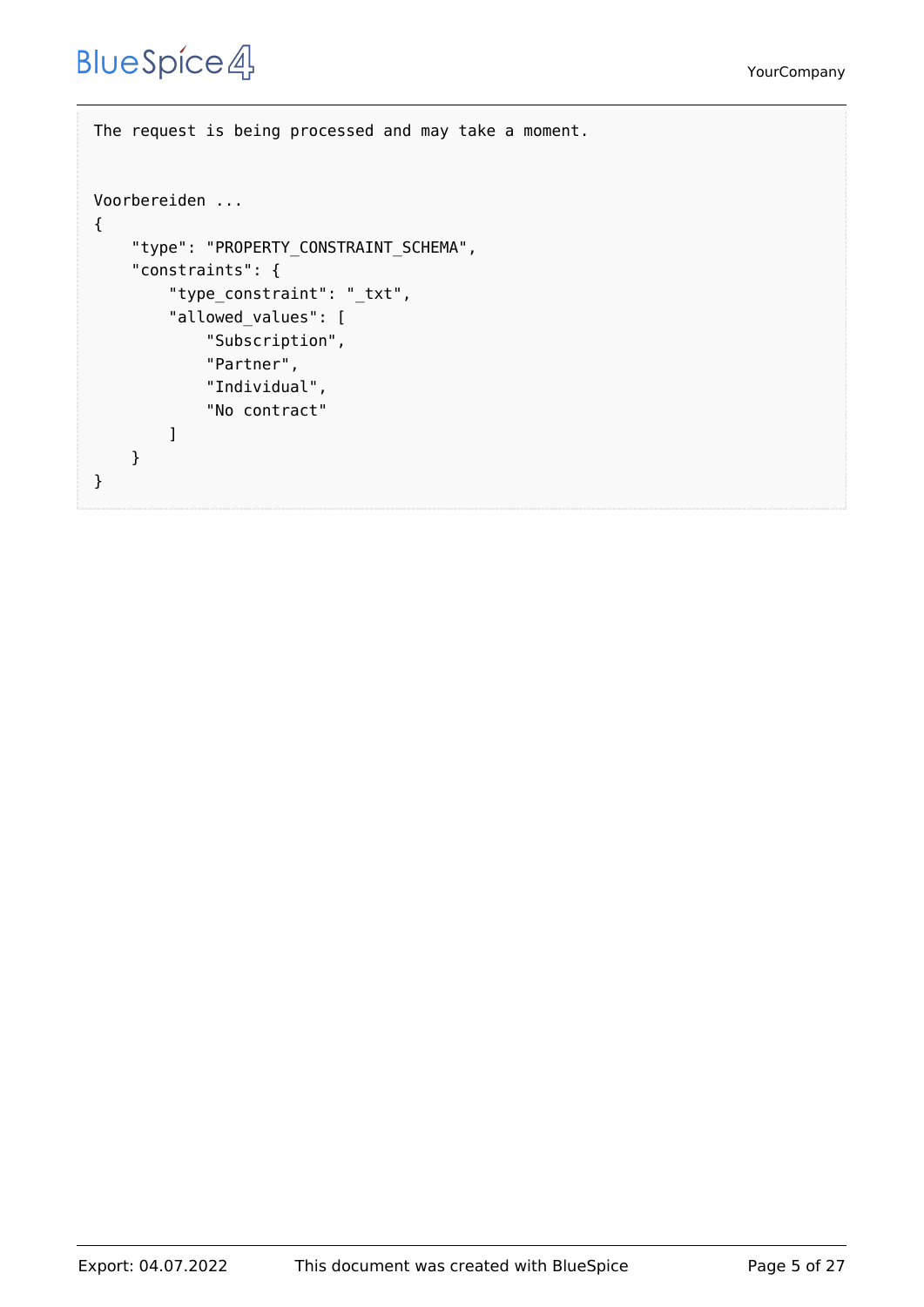# <span id="page-5-0"></span>**YourCompany/Development System**

| <b>Belongs to:</b>                   | YourCompany | <b>Account</b><br><b>Manager:</b>               | Doe,<br>John      | <b>Contract</b><br>Type:     | Subscription                                 |
|--------------------------------------|-------------|-------------------------------------------------|-------------------|------------------------------|----------------------------------------------|
| <b>First</b><br><b>Installation:</b> | 2018/11/26  | Last Update:                                    | 019<br>/03<br>/26 | <b>Performance</b><br>Level: | Standard with<br>WikiFarm and<br>Development |
| Contract<br>Start:                   | 2018/09/03  | <b>Minimum</b><br><b>Contract Period: Years</b> | 2                 |                              |                                              |

Short Description Test system: BlueSpice 3 pro Standard with WikiFarm and Development

| 3 Installed programs (applications) manufactured contain manufactured programs (applications) |  |
|-----------------------------------------------------------------------------------------------|--|
|                                                                                               |  |
|                                                                                               |  |
|                                                                                               |  |
|                                                                                               |  |
|                                                                                               |  |
|                                                                                               |  |
|                                                                                               |  |
|                                                                                               |  |
|                                                                                               |  |
|                                                                                               |  |
|                                                                                               |  |
|                                                                                               |  |
|                                                                                               |  |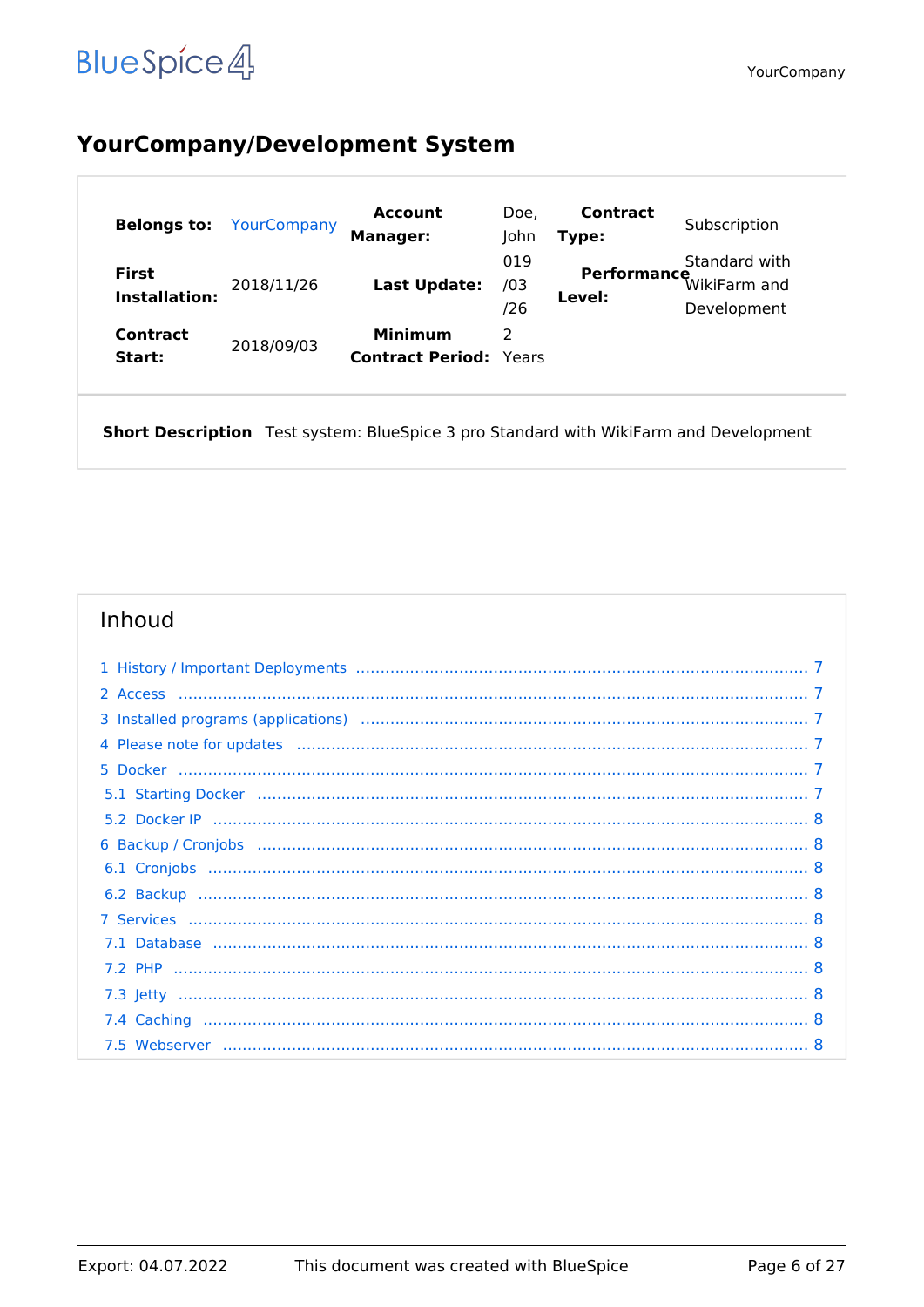# <span id="page-6-0"></span>**History / Important Deployments**

| <b>Protocol by</b>        | Sarah Naumann |
|---------------------------|---------------|
| <b>First Installation</b> | 2018-11-26    |
| <b>Update to 3.0.1</b>    | 2019-03-26    |
| <b>Update</b>             |               |

#### <span id="page-6-1"></span>**Access**

| <b>Remote Access</b>    | $VPN \rightarrow SSH$ |
|-------------------------|-----------------------|
| ID                      | a exNNNNN             |
| <b>Username for SSH</b> | ICA\a exNNNNN         |

## <span id="page-6-2"></span>**Installed programs (applications)**

| <b>URL</b>                  | https://wiki.yourcompany.com                                              |
|-----------------------------|---------------------------------------------------------------------------|
| <b>Domains</b>              | wiki.yourcompany.com<br>wikidoc.yourcompany.com                           |
| <b>Server Name</b>          | rz17.musterfirma.local                                                    |
| <b>Operating System</b>     | Ubuntu 16.04.                                                             |
| <b>BlueSpice Version</b>    | 3.0.1 per WikiFarm                                                        |
| <b>MediaWiki Version</b>    | 1.31.1                                                                    |
| <b>Deployment Package</b>   | Docker                                                                    |
| <b>Path to Docker files</b> | /data/bluespice/bluespice                                                 |
| <b>Authentication</b>       | SAML.php                                                                  |
| <b>Notes</b>                | Group assignment to instances in 099-<br><b>AdditionalPermissions.php</b> |

## <span id="page-6-3"></span>**Please note for updates**

Since it is currently not possible to set the permissions properly, the **delete** permission has been withdrawn from the **editor** DefaultSettings.php.

# <span id="page-6-4"></span>**Docker**

## <span id="page-6-5"></span>Starting Docker

```
docker run -d -v /data/bluespice/certificates:/etc/apache2/ssl -v 
/data/bluespice/bluespice/099-AdditionalPermissions.php:/var/www/bluespice/w
/settings.d/
         099-AdditionalPermissions.php -v
```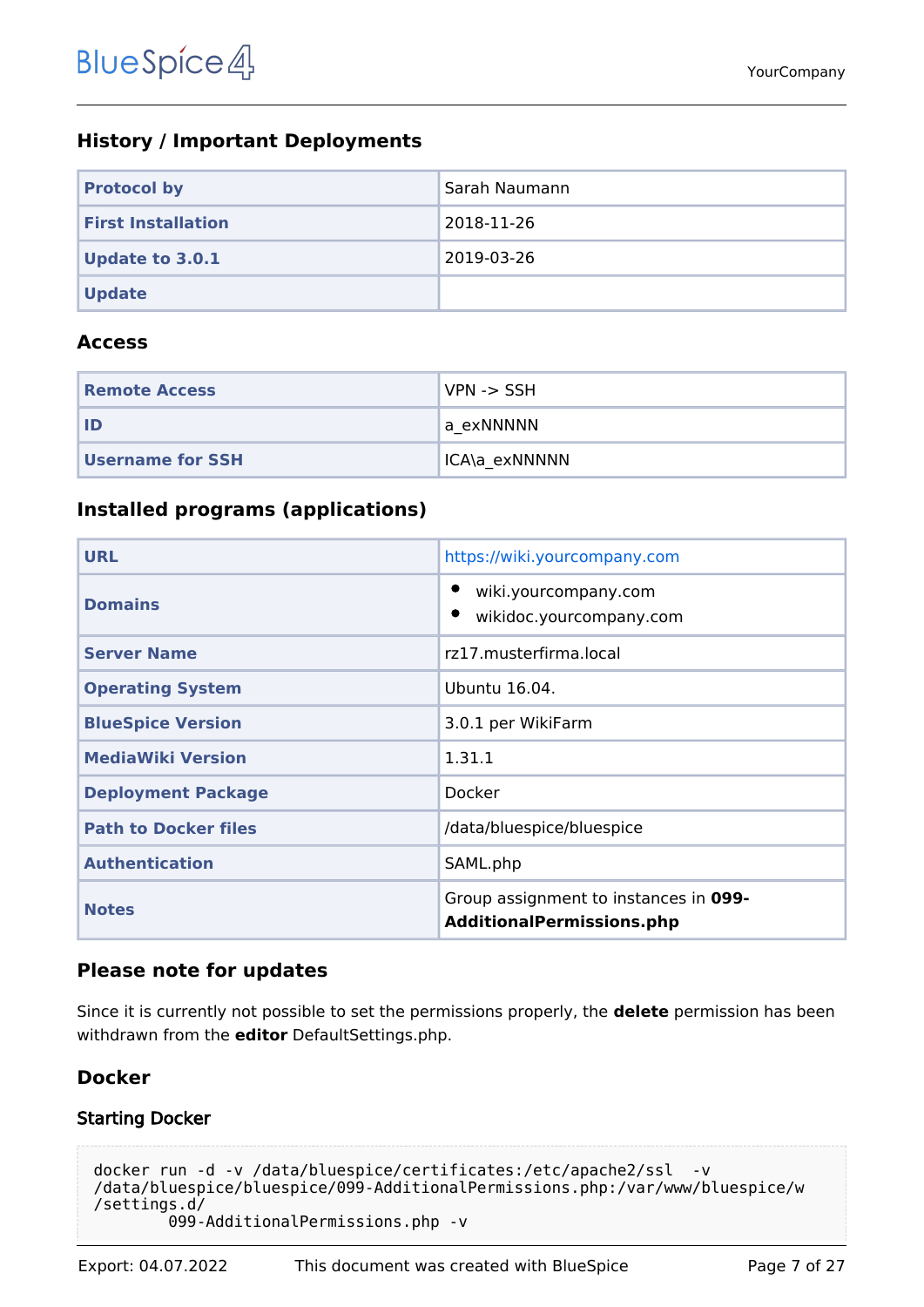YourCompany

```
/data/bluespice/database:/var/lib/mysql -v 
/data/bluespice/elasticsearch:/var/lib/elasticsearch -v 
/data/bluespice/bluespice:/opt/bluespice-docker -v /data/bluespice/backup:
/backup -v 
/data/backups-mediawiki:/import -e "TZ=Europe/Berlin" -lCE -t -p 80:80 -p 443
:443 
         -p 8000:8000 -p 8001:8001 1d85e6a800e9
```
#### <span id="page-7-0"></span>Docker IP

```
cat /etc/doc ker/daemon.json
{
         "bip": "172.19.10.1/24",
         "fixed-cidr": "172.19.10.1/24"
}
```
## <span id="page-7-1"></span>**Backup / Cronjobs**

#### <span id="page-7-2"></span>Cronjobs

|--|

#### <span id="page-7-3"></span>Backup

| <b>BackupDatabases</b> | daily |
|------------------------|-------|
|------------------------|-------|

#### <span id="page-7-4"></span>**Services**

#### <span id="page-7-5"></span>Database

| Program        | MariaDB |
|----------------|---------|
| <b>Version</b> | 10.1.37 |

#### <span id="page-7-6"></span>PHP

| <b>Version</b> | 7.0.30 |
|----------------|--------|
|                |        |

#### <span id="page-7-7"></span>Jetty

| Version<br>۔<br>$\sim$ |
|------------------------|
|------------------------|

#### <span id="page-7-8"></span>Caching

| $ $ opcache | Yes       |
|-------------|-----------|
| memcached   | <b>No</b> |

#### <span id="page-7-9"></span>Webserver

| Apache<br><b>Program</b> |
|--------------------------|
|--------------------------|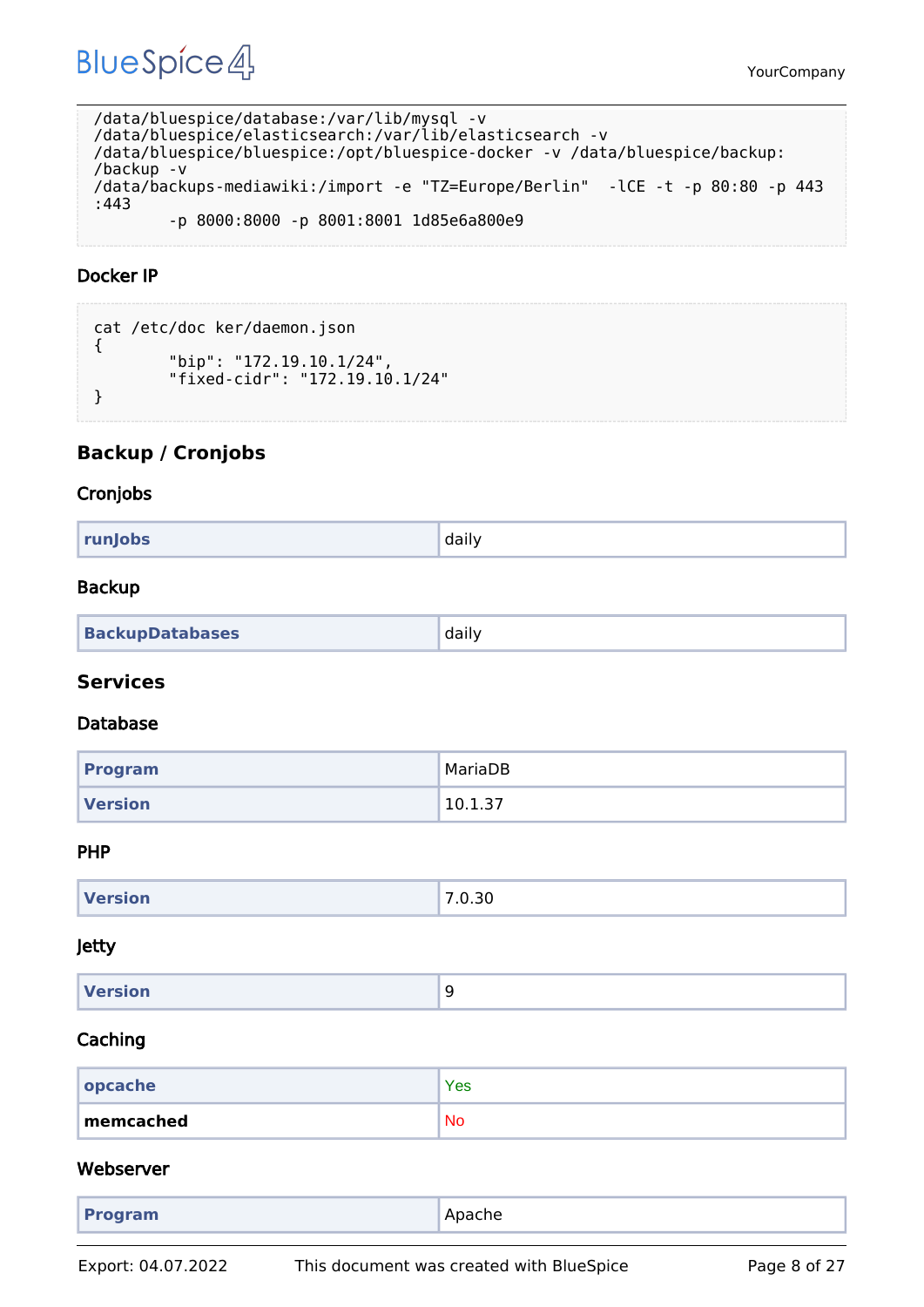| $\mathbf{v}$ |  |
|--------------|--|
| ___          |  |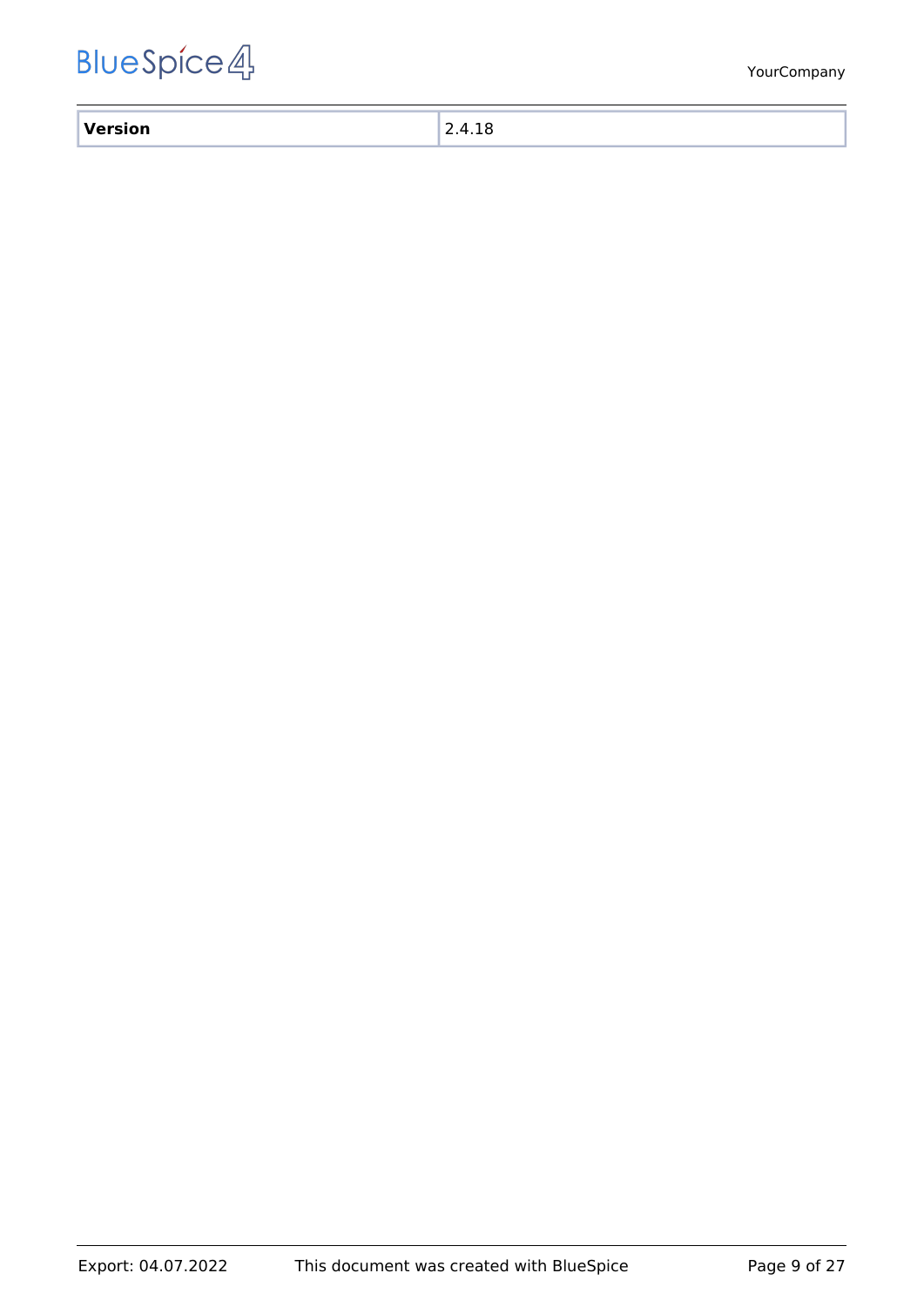# <span id="page-9-0"></span>**YourCompany/Documentation**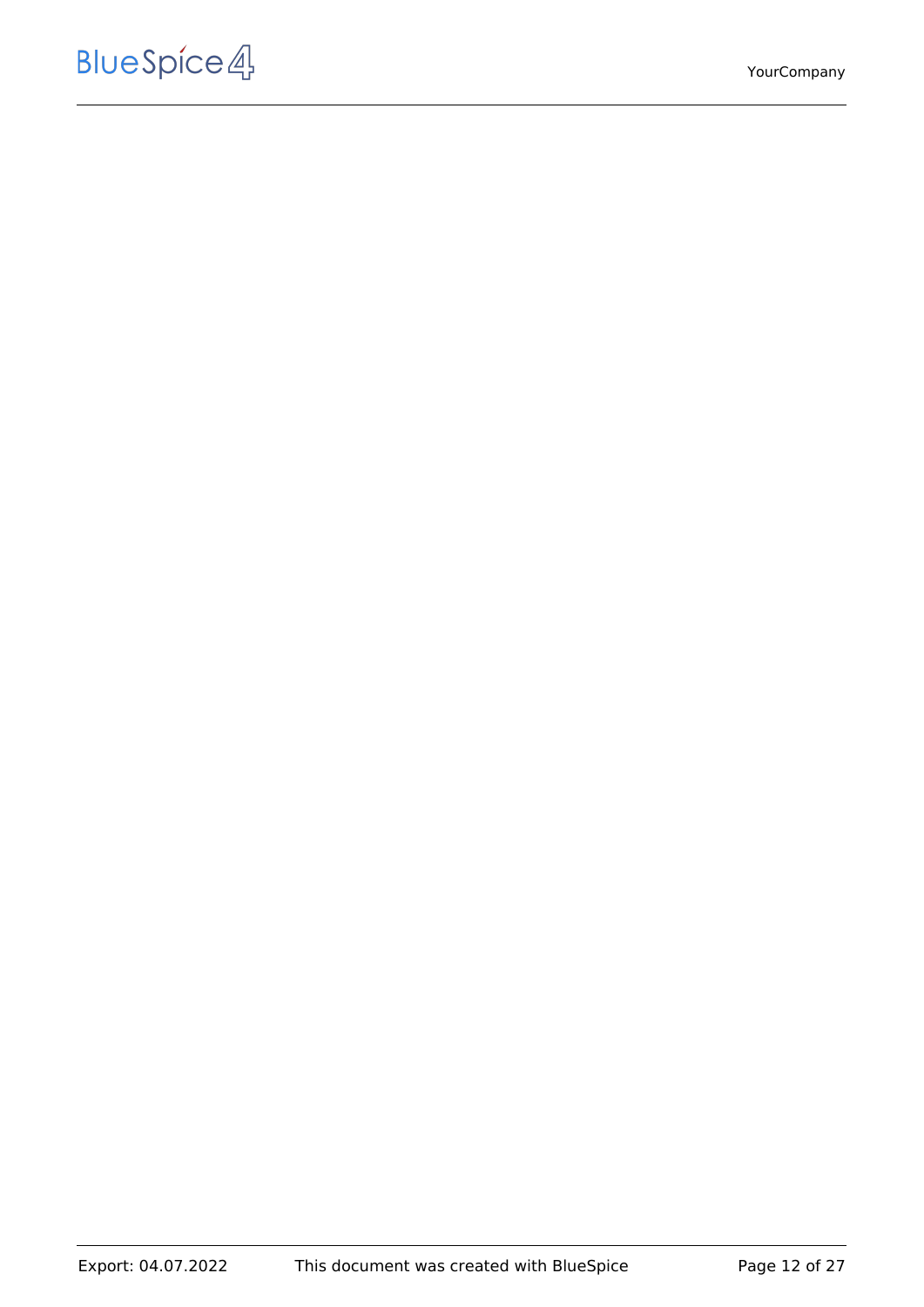# <span id="page-12-0"></span>Management Summary

YourCompany has organizational wikis.

The organization wikis vary in size, some have a size of only a few pages. About 5 wikis have a much larger size. All model company wikis have a total of about 400 users.

The following procedure has been defined:

Users are currently managed by SAML. In addition, access to the individual wikis should be controlled via SAML.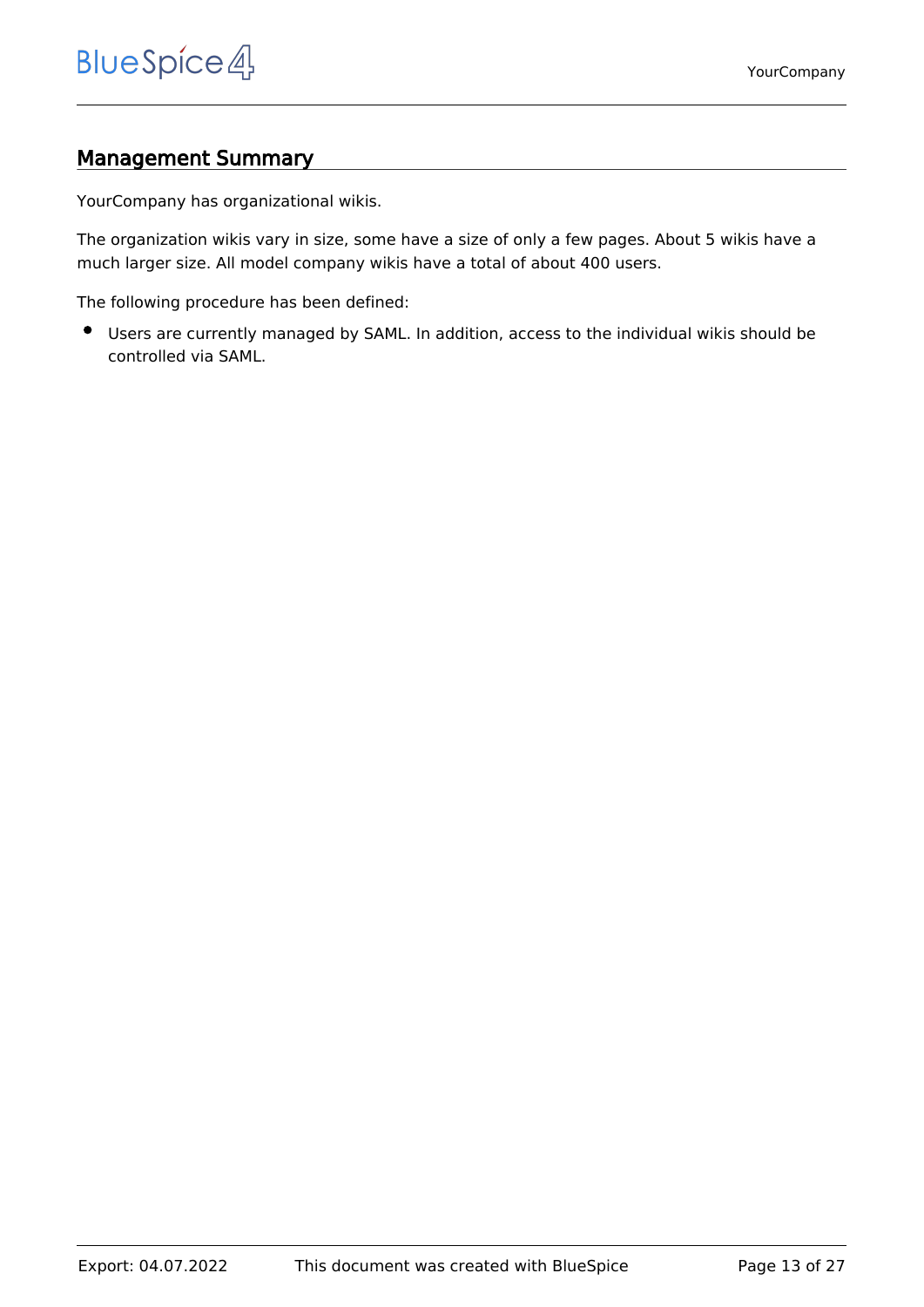# <span id="page-13-0"></span>Server Infrastructure

#### <span id="page-13-1"></span>**Server environment**

| <b>Server</b>            | <b>Server name</b>             | <b>URL</b>                            | <b>Configuration</b> |
|--------------------------|--------------------------------|---------------------------------------|----------------------|
| <b>Production System</b> | rz14.<br>yourcompany.<br>local | https://wiki.<br>yourcompany.<br>de/  | Ubuntu 16.04.        |
|                          |                                |                                       | 8 CPUs               |
|                          |                                |                                       | 32 GB RAM            |
| Development System       | rz14.<br>yourcompany.<br>local | https://wiki-a.<br>yourcompany.<br>de | Ubuntu 16.04.        |
|                          |                                |                                       | 8 CPUs               |
|                          |                                |                                       | 32 GB RAM            |

# <span id="page-13-2"></span>**Setup BlueSpice pro with WikiFarm**

#### <span id="page-13-3"></span>BlueSpice pro Services:

#### <span id="page-13-4"></span>Services for the operation of BlueSpice pro:

- Webserver (Apache) with PHP
- Database (MariaDB)  $\bullet$

#### <span id="page-13-5"></span>Additonal Services:

| <b>Service</b>                              | required for                                 |
|---------------------------------------------|----------------------------------------------|
| NodeJS/Parsoid                              | VisualEditor                                 |
| NodeJS/PhantomJS                            | generating screenshots (e.g. recent changes) |
| Java Application Server (Jetty)/ Tomcat     | PDF export                                   |
| Java Application Server (Jetty)/ VisualDiff | compare versions of a page                   |
| Java Application Server (Jetty)/ TeX        | math formulas                                |
| Search Server (ElasticSearch)               | search                                       |
| SVG-Renderer (Inkscape)                     | .svg                                         |
| Python/Pygmentize                           | syntax highlighting source code in pages     |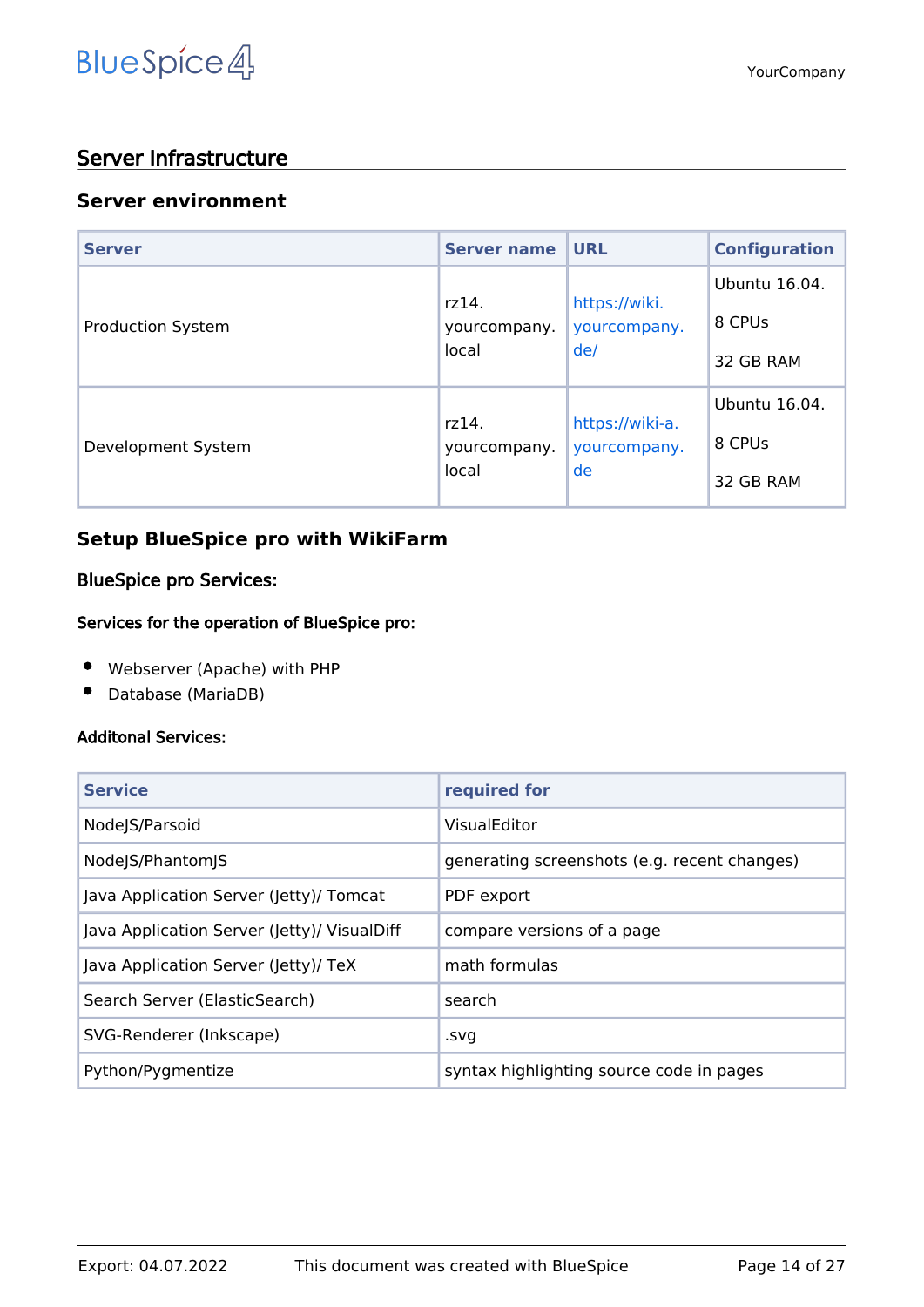# Scheme Docker Container

<span id="page-14-0"></span>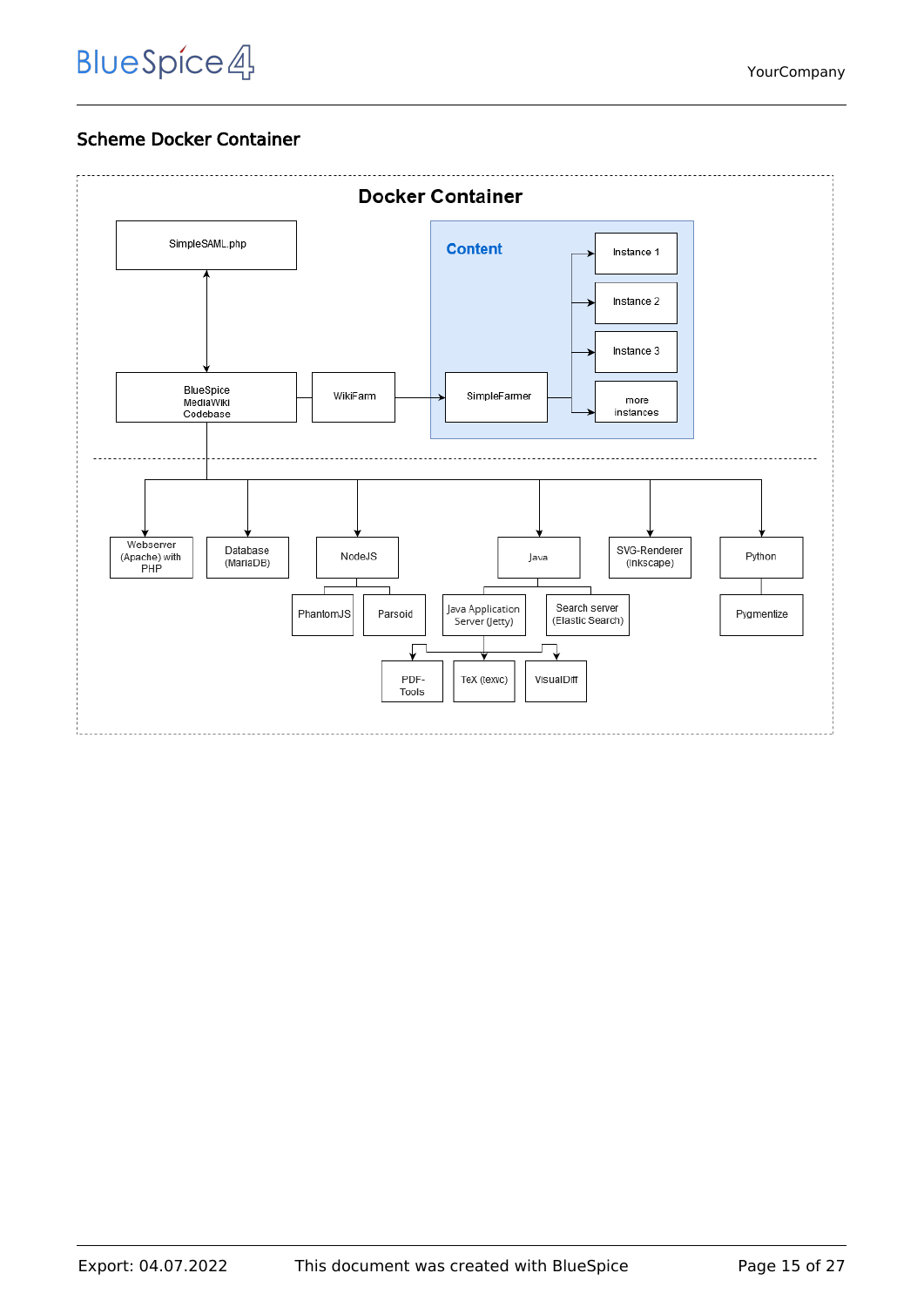# <span id="page-15-0"></span>Production Wiki

# <span id="page-15-1"></span>**History / Important Deployments**

| <b>Protocol by</b>                      | <b>Horst Schreiber</b> |
|-----------------------------------------|------------------------|
| <b>First installation</b>               | 2017-04-02             |
| <b>Update to current codebase 3.0.0</b> | 2018-11-26             |
| <b>Update to 3.0.1</b>                  | 2019-03-27             |
| <b>Update</b>                           |                        |

#### <span id="page-15-2"></span>**Access**

| <b>Remote Access</b> | VPN -> SSH    |
|----------------------|---------------|
| l ID                 | la exNNNNN    |
| Username for SSH     | ICA\a exNNNNN |

# <span id="page-15-3"></span>**Installed programs (applications)**

| <b>URL</b>                  | https://wiki.yourcompany.com                                              |
|-----------------------------|---------------------------------------------------------------------------|
| <b>Domains</b>              | wiki.yourcompany.com<br>wikidocs.yourcompany.com                          |
| <b>Server name</b>          | rz14.yourcompany.local                                                    |
| <b>Operating System</b>     | Ubuntu 16.04.                                                             |
| <b>BlueSpice Version</b>    | 3.0.1 per WikiFarm                                                        |
| <b>MediaWiki Version</b>    | 1.31.1                                                                    |
| <b>Deployment package</b>   | Docker                                                                    |
| <b>Path to Docker files</b> | /data/bluespice/bluespice                                                 |
| <b>Authentication</b>       | SAML.php                                                                  |
| <b>Notes</b>                | Group assignment to instances in 099-<br><b>AdditionalPermissions.php</b> |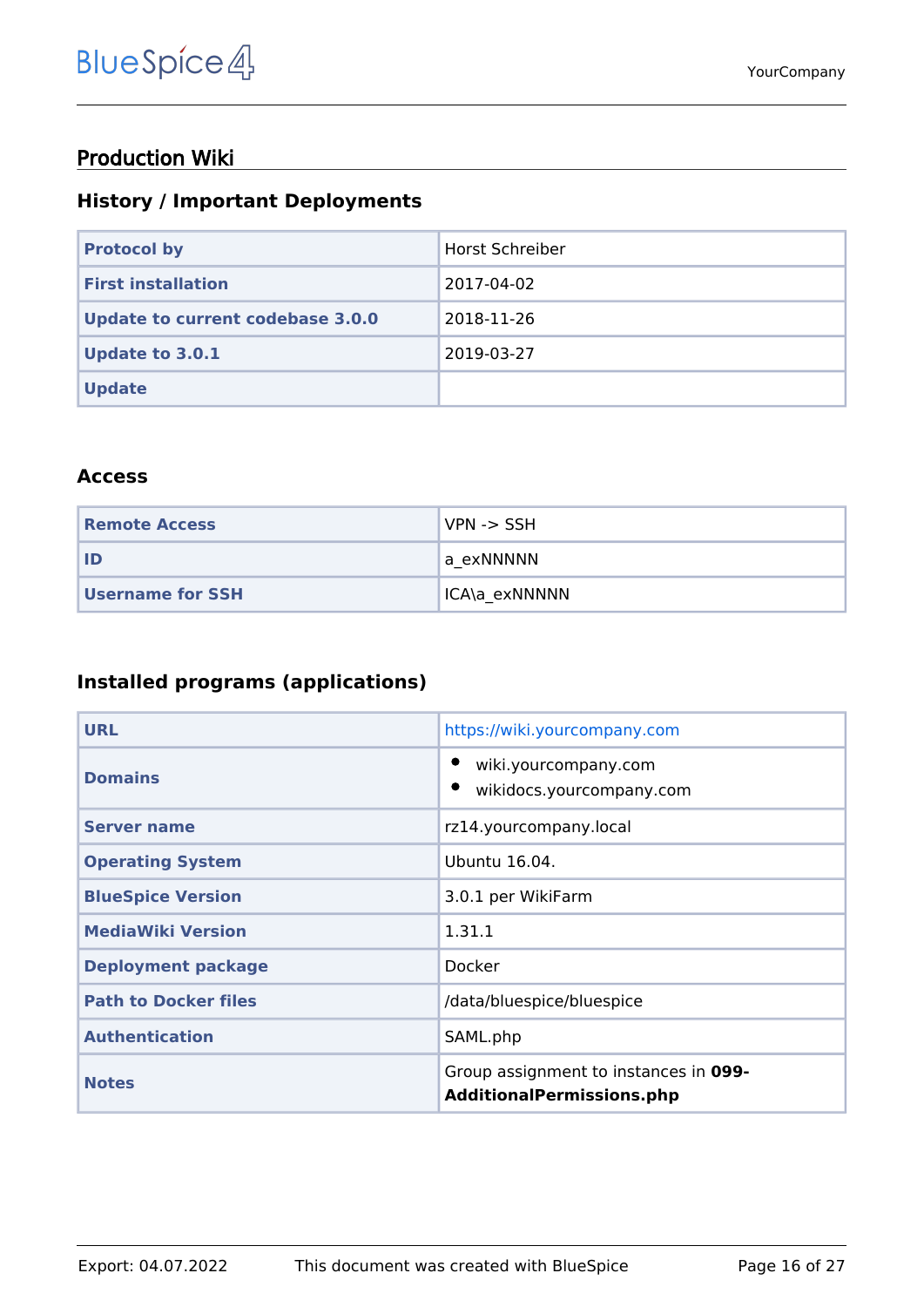## <span id="page-16-0"></span>**Please note for updates**

Since it is currently not possible to set the permissions properly, the **delete** permission has been withdrawn from the **editor** DefaultSettings.php.

## <span id="page-16-1"></span>**Docker**

#### <span id="page-16-2"></span>Starting Docker

```
docker run -d -v /data/bluespice/certificates:/etc/apache2/ssl -v 
/data/bluespice/bluespice/099-AdditionalPermissions.php:/var/www/bluespice/w
/settings.d/099-
     AdditionalPermissions.php -v 
/data/bluespice/database:/var/lib/mysql -v 
/data/bluespice/elasticsearch:/var/lib/elasticsearch -v 
/data/bluespice/bluespice:/opt/bluespice-docker -v /data/bluespice/backup:
/backup -v 
/data/backups-mediawiki:/import -e "TZ=Europe/musterfirma" -lCE -t -p 80:80 -
p 443:443 -p 8000:8000 
     -p 8001:8001 1d85e6a800e9
```
#### <span id="page-16-3"></span>Docker IP

```
cat /etc/doc ker/daemon.json
{
         "bip": "172.19.10.1/24",
         "fixed-cidr": "172.19.10.1/24"
}
```
# <span id="page-16-4"></span>**Backup / Cronjobs**

#### <span id="page-16-5"></span>Cronjobs

| runJobs | daily |
|---------|-------|
|---------|-------|

#### <span id="page-16-6"></span>Backup

| <b>BackupDatabases</b> | daily |
|------------------------|-------|
|------------------------|-------|

#### <span id="page-16-7"></span>**Services**

#### <span id="page-16-8"></span>Database

| <b>Programm</b> | MariaDB |
|-----------------|---------|
| <b>Version</b>  | 10.1.37 |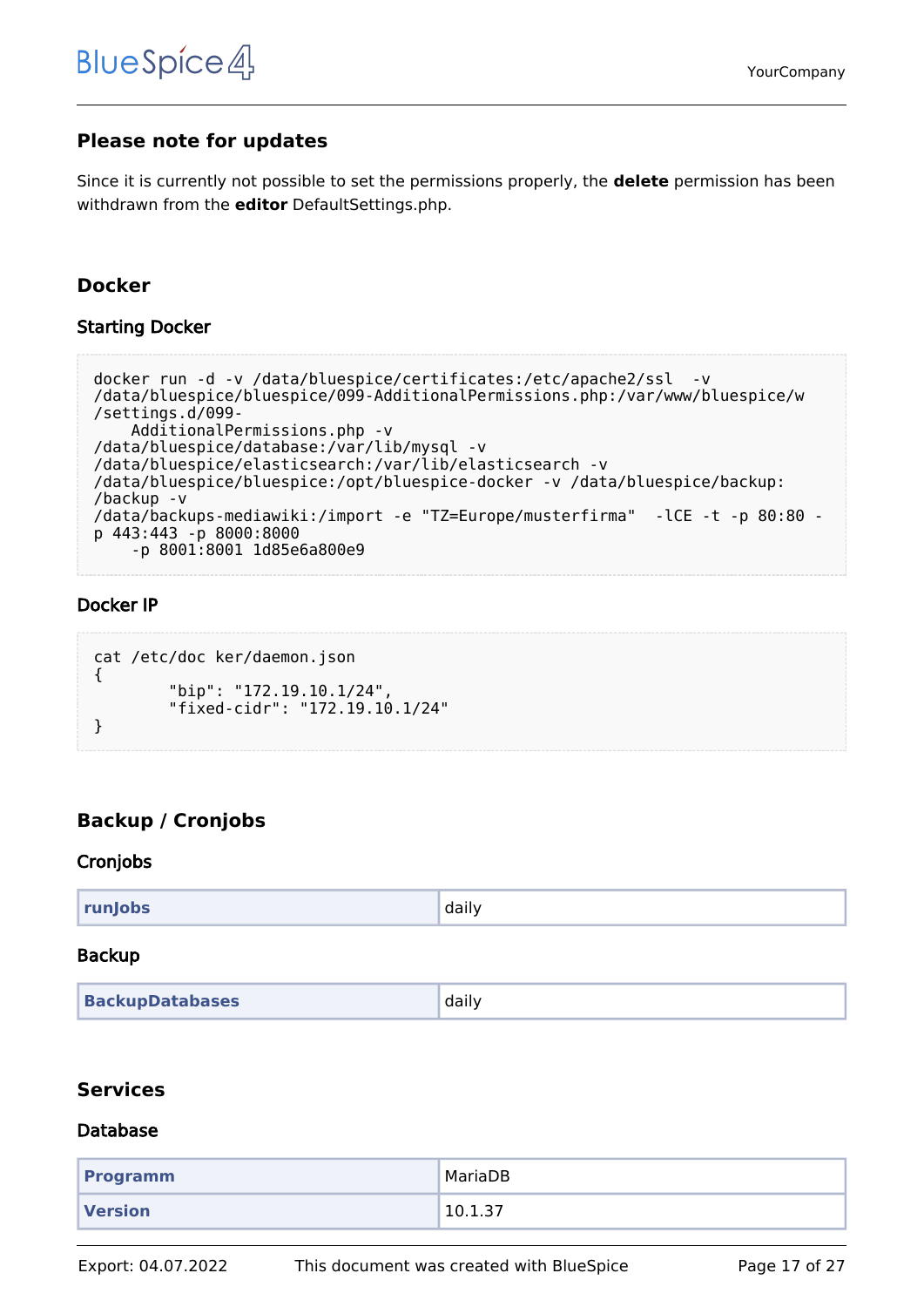#### <span id="page-17-0"></span>PHP

| $M = 1.12$    | -            |
|---------------|--------------|
| W.<br>version | <u>v. Ju</u> |

#### <span id="page-17-1"></span>Jetty

| Version |  |
|---------|--|

#### <span id="page-17-2"></span>Caching

| $ $ opcache | <b>Yes</b> |
|-------------|------------|
| memcached   | <b>No</b>  |

#### <span id="page-17-3"></span>Webserver

| <b>Programm</b> | Apache                 |
|-----------------|------------------------|
| Version         | $^{\backprime}$ 2.4.18 |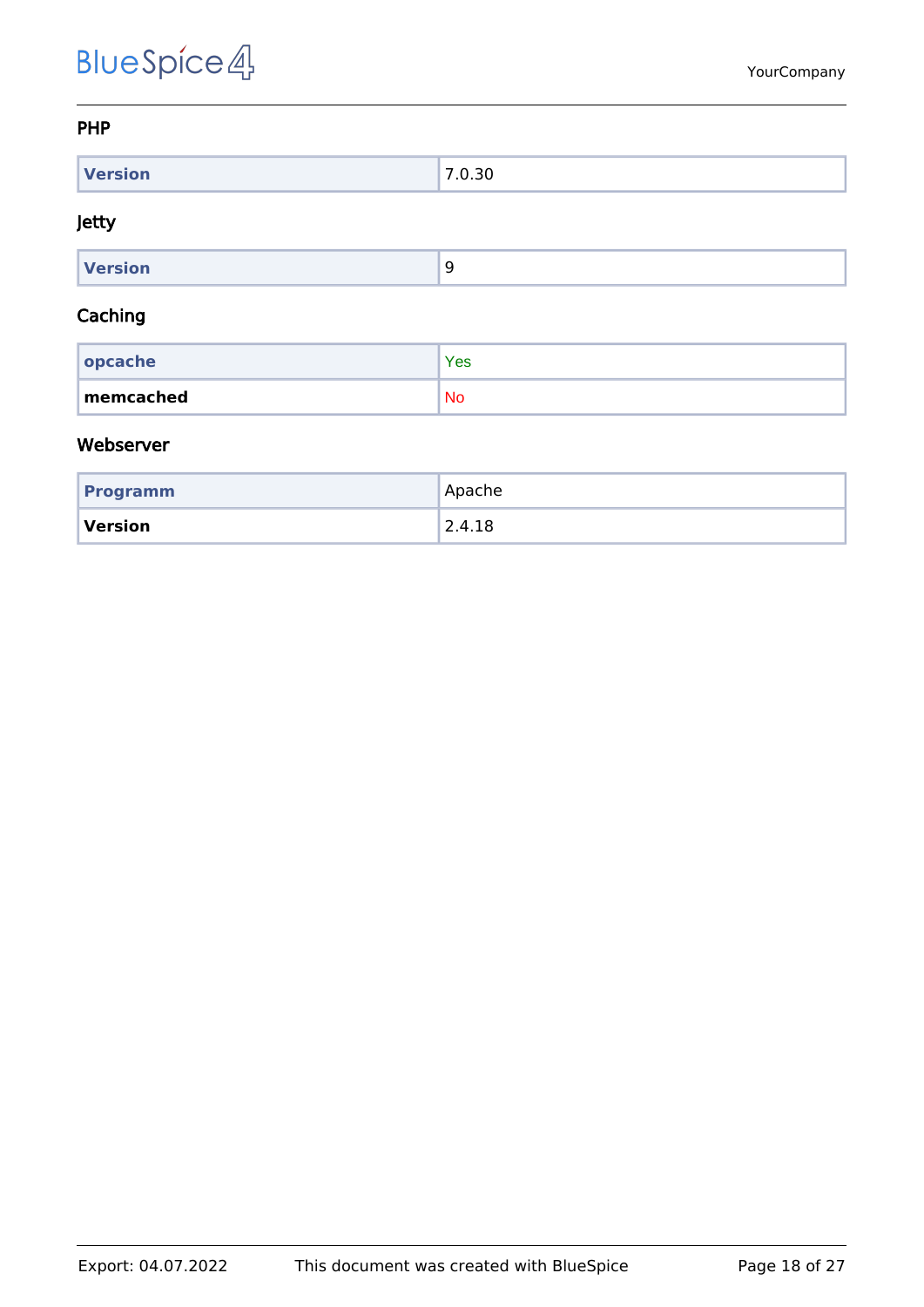# <span id="page-18-0"></span>Development Wiki

| <b>Belongs to:</b>            | YourCompany | <b>Account</b><br><b>Manager:</b>               | Doe,<br>John      | Contract<br>Type:     | Subscription                                 |
|-------------------------------|-------------|-------------------------------------------------|-------------------|-----------------------|----------------------------------------------|
| <b>First</b><br>Installation: | 2018/11/26  | Last Update:                                    | 019<br>/03<br>/26 | Performance<br>Level: | Standard with<br>WikiFarm and<br>Development |
| Contract<br>Start:            | 2018/09/03  | <b>Minimum</b><br><b>Contract Period: Years</b> | 2                 |                       |                                              |

**Short Description** Test system: BlueSpice 3 pro Standard with WikiFarm and Development

# <span id="page-18-1"></span>**History / Important Deployments**

| <b>Protocol by</b>        | Sarah Naumann |
|---------------------------|---------------|
| <b>First Installation</b> | 2018-11-26    |
| <b>Update to 3.0.1</b>    | 2019-03-26    |
| <b>Update</b>             |               |

#### <span id="page-18-2"></span>**Access**

| <b>Remote Access</b>    | $NPN \rightarrow SSH$ |
|-------------------------|-----------------------|
| ID                      | a exNNNNN             |
| <b>Username for SSH</b> | 'ICA\a exNNNNN        |

## <span id="page-18-3"></span>**Installed programs (applications)**

| <b>URL</b>                | https://wiki.yourcompany.com                    |
|---------------------------|-------------------------------------------------|
| <b>Domains</b>            | wiki.yourcompany.com<br>wikidoc.yourcompany.com |
| <b>Server Name</b>        | rz17.musterfirma.local                          |
| <b>Operating System</b>   | Ubuntu 16.04.                                   |
| <b>BlueSpice Version</b>  | 3.0.1 per WikiFarm                              |
| <b>MediaWiki Version</b>  | 1.31.1                                          |
| <b>Deployment Package</b> | Docker                                          |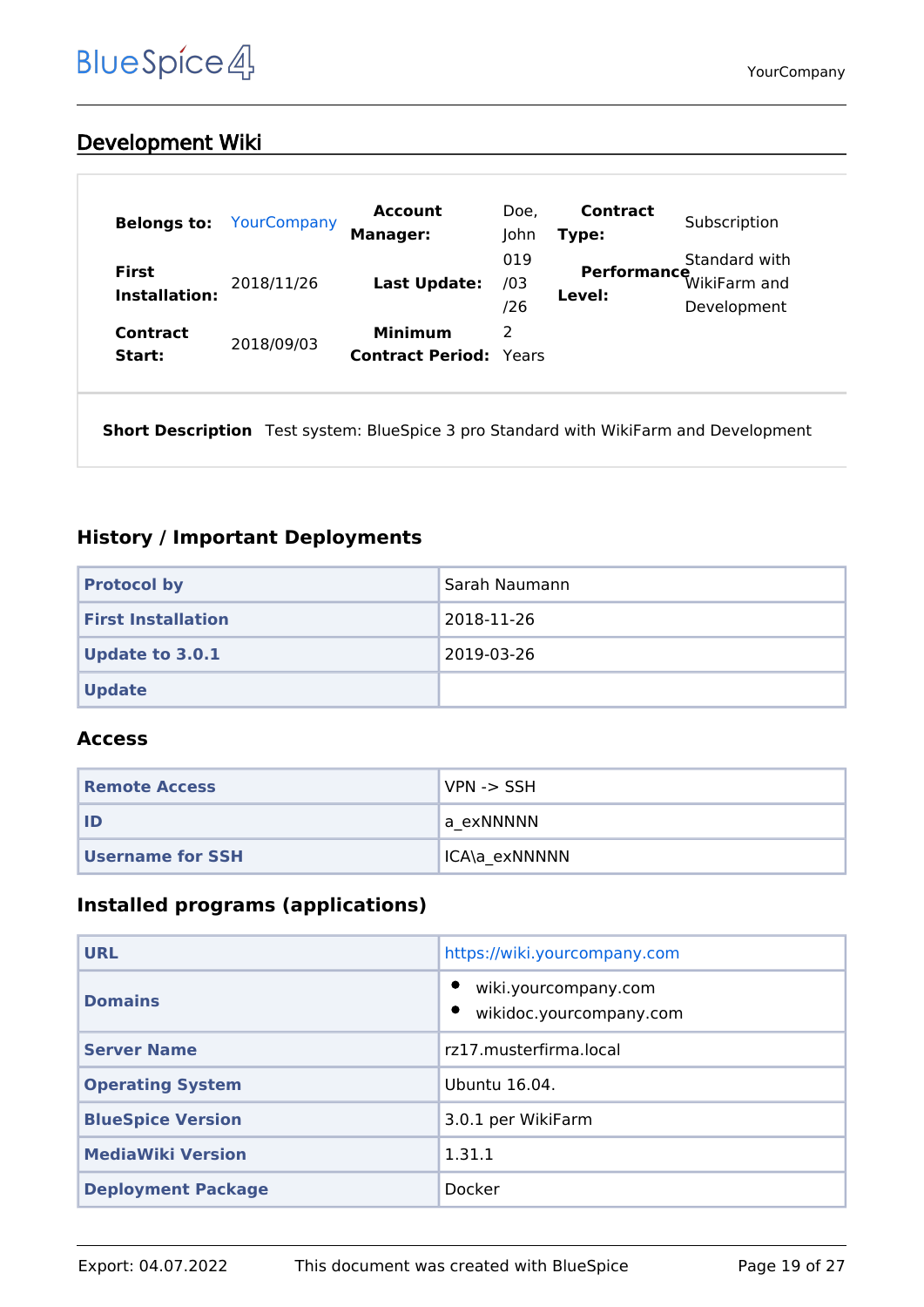| <b>Path to Docker files</b> | /data/bluespice/bluespice                                          |
|-----------------------------|--------------------------------------------------------------------|
| <b>Authentication</b>       | SAML.php                                                           |
| <b>Notes</b>                | Group assignment to instances in 099-<br>AdditionalPermissions.php |

#### <span id="page-19-0"></span>**Please note for updates**

Since it is currently not possible to set the permissions properly, the **delete** permission has been withdrawn from the **editor** DefaultSettings.php.

## <span id="page-19-1"></span>**Docker**

#### <span id="page-19-2"></span>Starting Docker

```
docker run -d -v /data/bluespice/certificates:/etc/apache2/ssl -v 
/data/bluespice/bluespice/099-AdditionalPermissions.php:/var/www/bluespice/w
/settings.d/
         099-AdditionalPermissions.php -v 
/data/bluespice/database:/var/lib/mysql -v 
/data/bluespice/elasticsearch:/var/lib/elasticsearch -v 
/data/bluespice/bluespice:/opt/bluespice-docker -v /data/bluespice/backup:
/backup -v 
/data/backups-mediawiki:/import -e "TZ=Europe/Berlin" -lCE -t -p 80:80 -p 443
:443 
         -p 8000:8000 -p 8001:8001 1d85e6a800e9
```
#### <span id="page-19-3"></span>Docker IP

```
cat /etc/doc ker/daemon.json
{
         "bip": "172.19.10.1/24",
         "fixed-cidr": "172.19.10.1/24"
}
```
# <span id="page-19-4"></span>**Backup / Cronjobs**

#### <span id="page-19-5"></span>Cronjobs

| runJobs | daily |
|---------|-------|
|         |       |

#### <span id="page-19-6"></span>Backup

| <b>BackupDatabases</b> | daily |
|------------------------|-------|
|                        |       |

#### <span id="page-19-7"></span>**Services**

#### <span id="page-19-8"></span>Database

| MariaDB<br><b>Program</b> |
|---------------------------|
|---------------------------|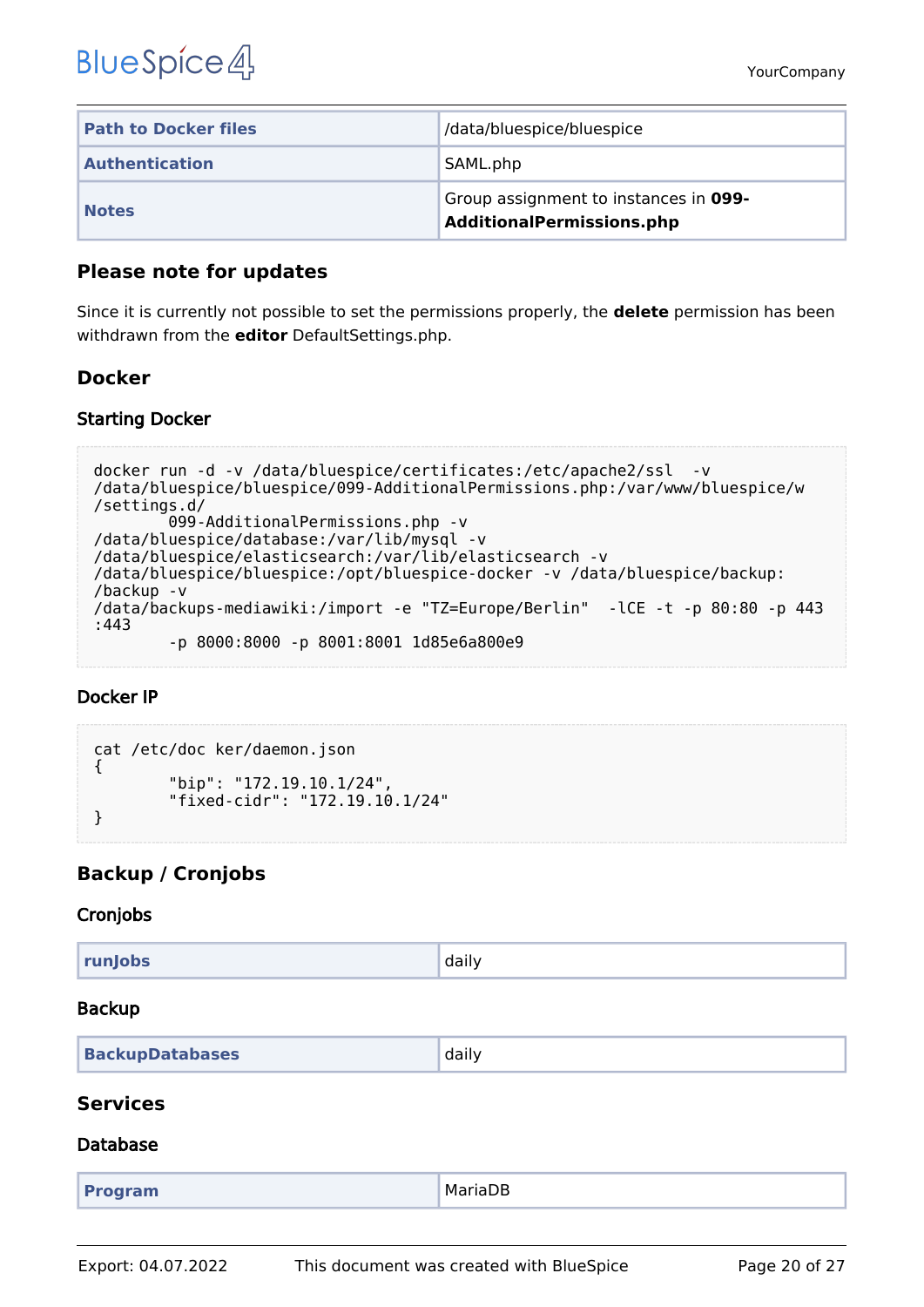| <b>Version</b> | .<br>$10^{-1}$<br>. |
|----------------|---------------------|

#### <span id="page-20-0"></span>PHP

| $M = \frac{1}{2}$<br>rsion | ۔<br>. J U |
|----------------------------|------------|
|                            |            |

#### <span id="page-20-1"></span>Jetty

| <b>Version</b> |  |
|----------------|--|
|                |  |

#### <span id="page-20-2"></span>Caching

| $ $ opcache | Yes       |
|-------------|-----------|
| memcached   | <b>No</b> |

#### <span id="page-20-3"></span>Webserver

| Program | Apache |
|---------|--------|
| Version | 2.4.18 |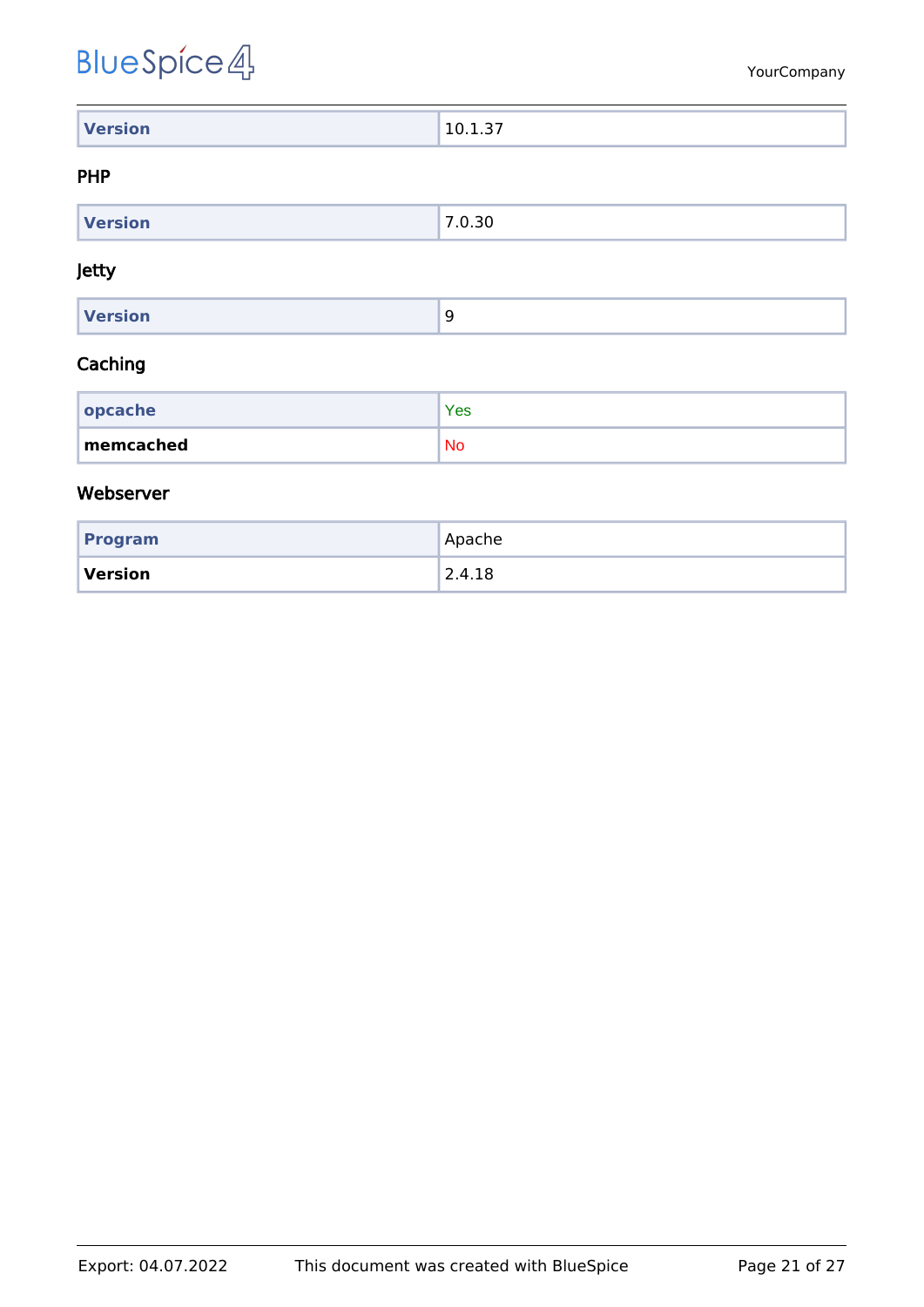# <span id="page-21-0"></span>Authentication and Security Levels

#### <span id="page-21-1"></span>**SAML/Prod**

The following domains are all connected to SAML:

- $\bullet$ [wiki.yourcompany.com](https://wiki.yourcompany.com/w/index.php/Special:SimpleFarmer) = Main Instance = WikiFarm Management
- $\bullet$ [wiki.yourcompany.com](https://wiki.yourcompany.com/yourcompany) redirects to wiki.yourcompany.com/yourcompany= YourCompany Wiki
- $\bullet$ wikidocs.yourcompany.com redirects to wiki.yourcompany.com/yourcompany with local login

#### <span id="page-21-2"></span>**Security levels of wikis**

 $* = (all) =$  applies to every visitor of the wiki, including those who do not log in.

#### <span id="page-21-3"></span>Public

|            |                | permissions |                     |        |        |
|------------|----------------|-------------|---------------------|--------|--------|
| user group | login required | sys admin   | wiki maintain admin | editor | reader |
| []_Admin   | x              |             | ⌒                   | х      | X      |
| ∣∗         | $---$          | $- - -$     | $- - -$             | х      | x      |

#### <span id="page-21-4"></span>Protected

|             |                | permissions |                     |        |        |
|-------------|----------------|-------------|---------------------|--------|--------|
| user group  | login required | sys admin   | wiki maintain admin | editor | reader |
| $[]$ Admin  | $\times$       | х           | x                   | х      | х      |
| [] Editeren | ΙX             | $- - -$     | ---                 | x      | х      |
| ∣∗          | $- - -$        |             |                     |        | х      |

#### <span id="page-21-5"></span>Private

|                             |                           | permissions |                     |        |        |
|-----------------------------|---------------------------|-------------|---------------------|--------|--------|
| user group                  | login required            | sys admin   | wiki maintain admin | editor | reader |
| []_Admin                    | $\boldsymbol{\mathsf{X}}$ | X           | X                   | х      | X      |
| [] Editeren                 | ΙX                        | ---         |                     | х      | X      |
| $\left[\ldots\right]$ Lezen | X                         | $- - -$     | ---                 | ---    | X      |
| $\ast$                      | $- - -$                   | ---         | ---                 | ---    | ---    |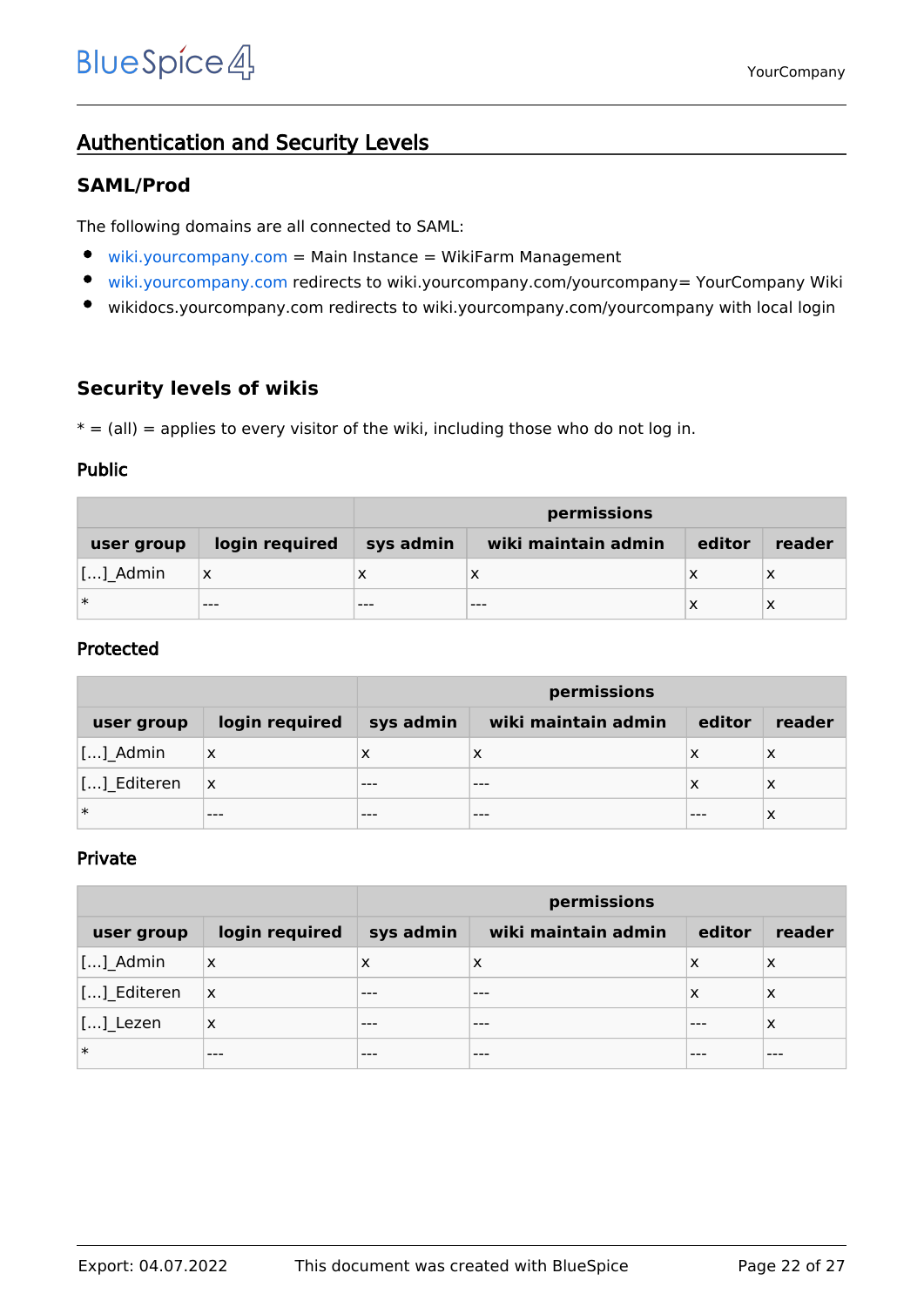#### <span id="page-22-0"></span>Admin

|                    |                | permissions |                     |        |         |
|--------------------|----------------|-------------|---------------------|--------|---------|
| user group         | login required | sys admin   | wiki maintain admin | editor | reader  |
| $\lfloor$ [] Admin | х              |             |                     |        |         |
| ∣∗                 | $- - -$        | $- - -$     | $- - -$             |        | $- - -$ |

# <span id="page-22-1"></span>**URL**

If the URL of a wiki does not exist (or there is a letter error because of case-sensitivity), the user is currently redirected to the farm management. Depending on the authorization level, the user might not have access. It is possible to redirect the user to a page of another instance. However, this can only be done **once**. Redirects always link to the same instance. On the target page you could, for example, store an overview of operating wikis.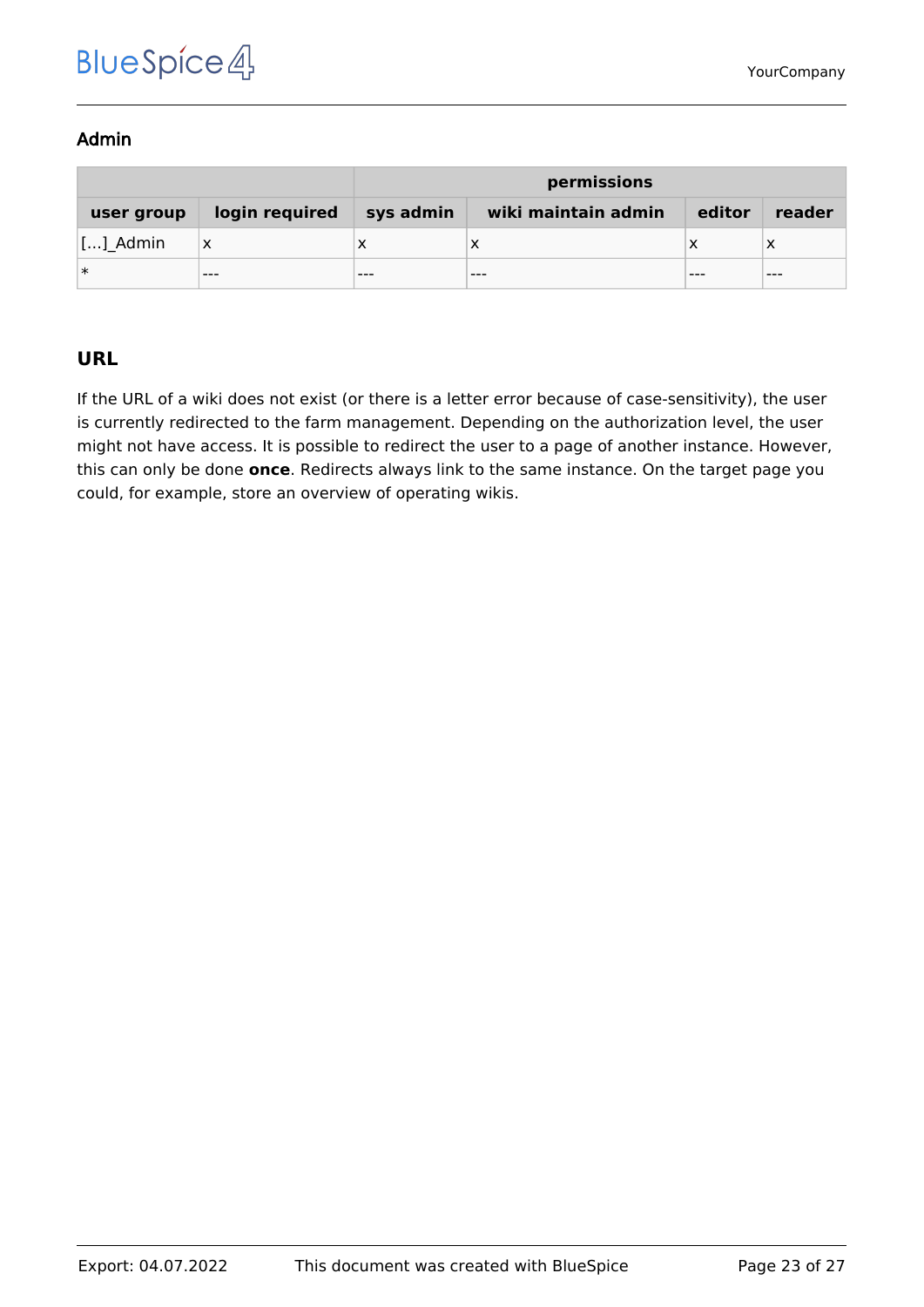# <span id="page-23-0"></span>**YourCompany/Production System**

| <b>Belongs to:</b>                                                                                           | YourCompany | <b>Account</b><br><b>Manager:</b>     | Schreiber,<br>Horst | <b>Contract</b><br>Type:     | Subscription                                 |
|--------------------------------------------------------------------------------------------------------------|-------------|---------------------------------------|---------------------|------------------------------|----------------------------------------------|
| <b>First</b><br>Installation:                                                                                | 2018/04/02  | <b>Last Update:</b>                   | 2019/03<br>127      | <b>Performance</b><br>Level: | Standard with<br>WikiFarm and<br>Development |
| <b>Contract</b><br>Start:                                                                                    | 2018/04/02  | <b>Minimum</b><br>Contract<br>Period: |                     |                              |                                              |
| Short<br>Production system: BlueSpice 3 pro Standard with WikiFarm with<br><b>Description</b><br>Development |             |                                       |                     |                              |                                              |

| 4 Please note for updates manufactured and contact the control of the control of the control of the control of |  |
|----------------------------------------------------------------------------------------------------------------|--|
|                                                                                                                |  |
|                                                                                                                |  |
|                                                                                                                |  |
|                                                                                                                |  |
|                                                                                                                |  |
|                                                                                                                |  |
|                                                                                                                |  |
|                                                                                                                |  |
|                                                                                                                |  |
|                                                                                                                |  |
|                                                                                                                |  |
|                                                                                                                |  |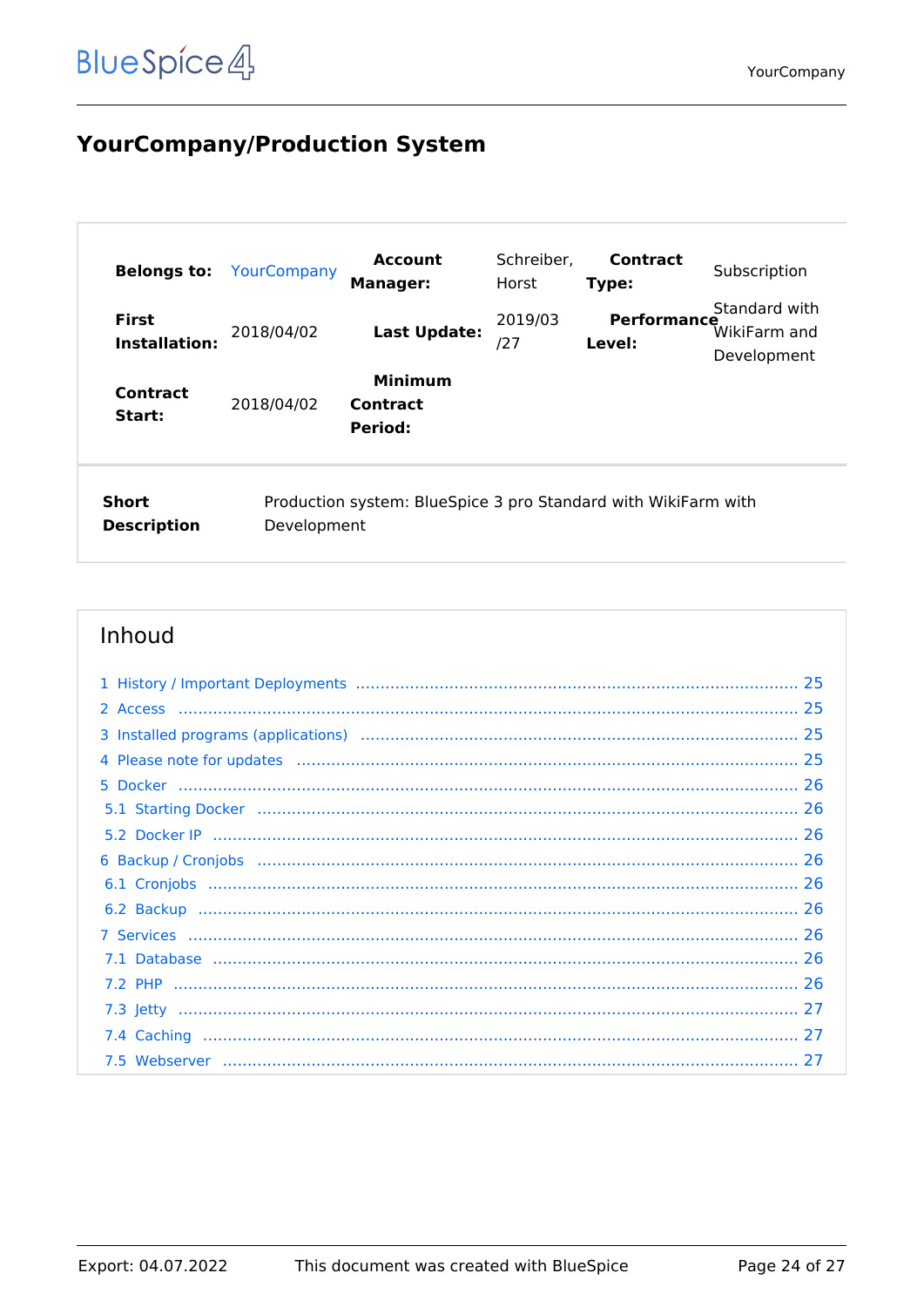# <span id="page-24-0"></span>**History / Important Deployments**

| <b>Protocol by</b>               | Horst Schreiber |
|----------------------------------|-----------------|
| <b>First installation</b>        | 2017-04-02      |
| Update to current codebase 3.0.0 | 2018-11-26      |
| <b>Update to 3.0.1</b>           | 2019-03-27      |
| <b>Update</b>                    |                 |

#### <span id="page-24-1"></span>**Access**

| <b>Remote Access</b>    | VPN -> SSH    |
|-------------------------|---------------|
| ID                      | 'a exNNNNN    |
| <b>Username for SSH</b> | ICA\a exNNNNN |

# <span id="page-24-2"></span>**Installed programs (applications)**

| <b>URL</b>                  | https://wiki.yourcompany.com                                              |
|-----------------------------|---------------------------------------------------------------------------|
| <b>Domains</b>              | wiki.yourcompany.com<br>wikidocs.yourcompany.com                          |
| <b>Server name</b>          | rz14.yourcompany.local                                                    |
| <b>Operating System</b>     | Ubuntu 16.04.                                                             |
| <b>BlueSpice Version</b>    | 3.0.1 per WikiFarm                                                        |
| <b>MediaWiki Version</b>    | 1.31.1                                                                    |
| <b>Deployment package</b>   | Docker                                                                    |
| <b>Path to Docker files</b> | /data/bluespice/bluespice                                                 |
| <b>Authentication</b>       | SAML.php                                                                  |
| <b>Notes</b>                | Group assignment to instances in 099-<br><b>AdditionalPermissions.php</b> |

## <span id="page-24-3"></span>**Please note for updates**

Since it is currently not possible to set the permissions properly, the **delete** permission has been withdrawn from the **editor** DefaultSettings.php.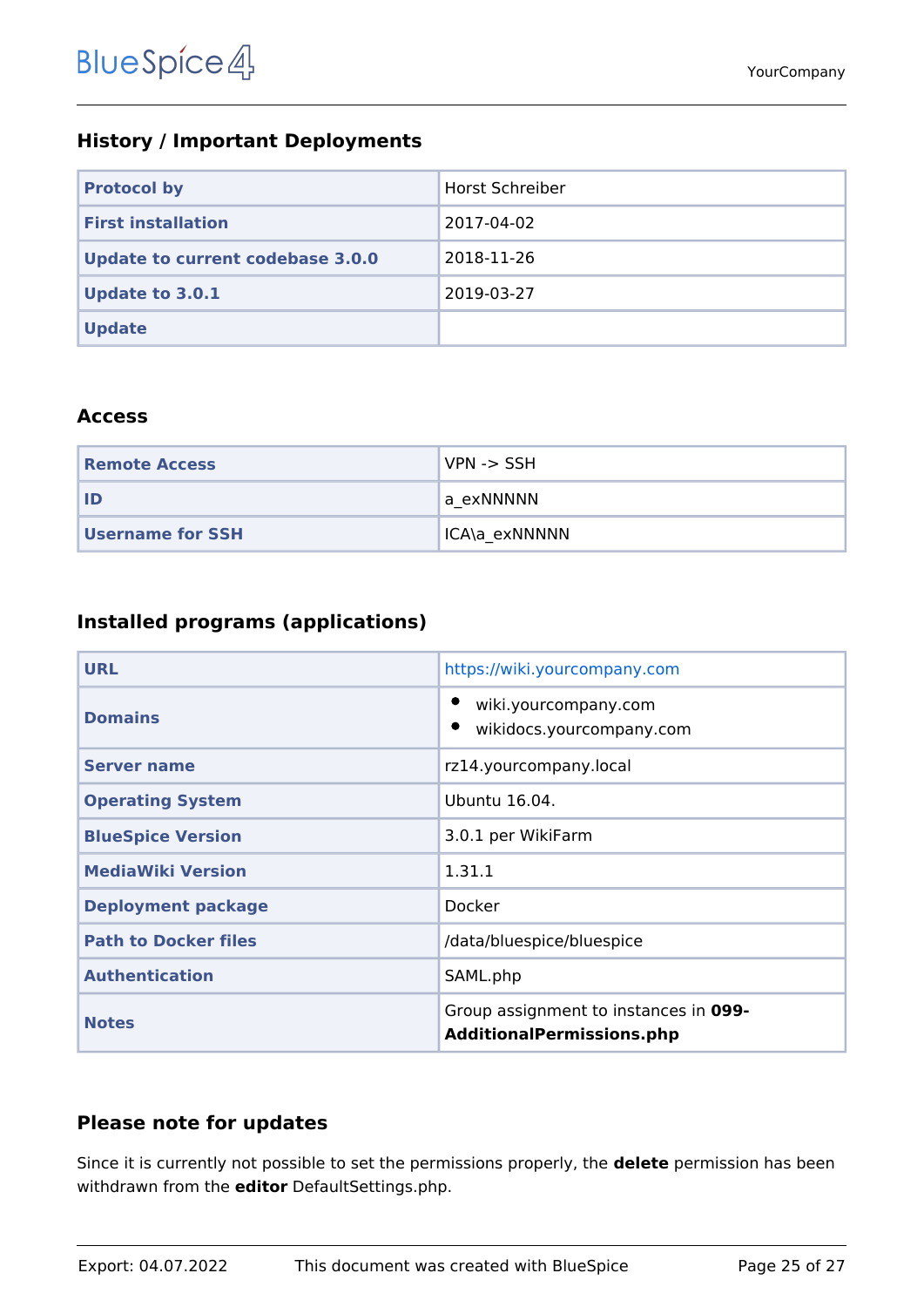#### <span id="page-25-0"></span>**Docker**

#### <span id="page-25-1"></span>Starting Docker

```
docker run -d -v /data/bluespice/certificates:/etc/apache2/ssl -v 
/data/bluespice/bluespice/099-AdditionalPermissions.php:/var/www/bluespice/w
/settings.d/099-
     AdditionalPermissions.php -v 
/data/bluespice/database:/var/lib/mysql -v 
/data/bluespice/elasticsearch:/var/lib/elasticsearch -v 
/data/bluespice/bluespice:/opt/bluespice-docker -v /data/bluespice/backup:
/backup -v 
/data/backups-mediawiki:/import -e "TZ=Europe/musterfirma" -lCE -t -p 80:80 -
p 443:443 -p 8000:8000 
     -p 8001:8001 1d85e6a800e9
```
#### <span id="page-25-2"></span>Docker IP

```
cat /etc/doc ker/daemon.json
{
 "bip": "172.19.10.1/24",
 "fixed-cidr": "172.19.10.1/24"
}
```
## <span id="page-25-3"></span>**Backup / Cronjobs**

#### <span id="page-25-4"></span>Cronjobs

| runJobs | daily |
|---------|-------|
|         |       |

#### <span id="page-25-5"></span>Backup

| <b>BackupDatabases</b> | daily |
|------------------------|-------|
|------------------------|-------|

#### <span id="page-25-6"></span>**Services**

#### <span id="page-25-7"></span>Database

| <b>Programm</b> | MariaDB |
|-----------------|---------|
| <b>Version</b>  | 10.1.37 |

#### <span id="page-25-8"></span>PHP

| <b>Version</b> | 0.30<br>$\overline{\phantom{a}}$<br>- 11<br>. |
|----------------|-----------------------------------------------|
|                |                                               |